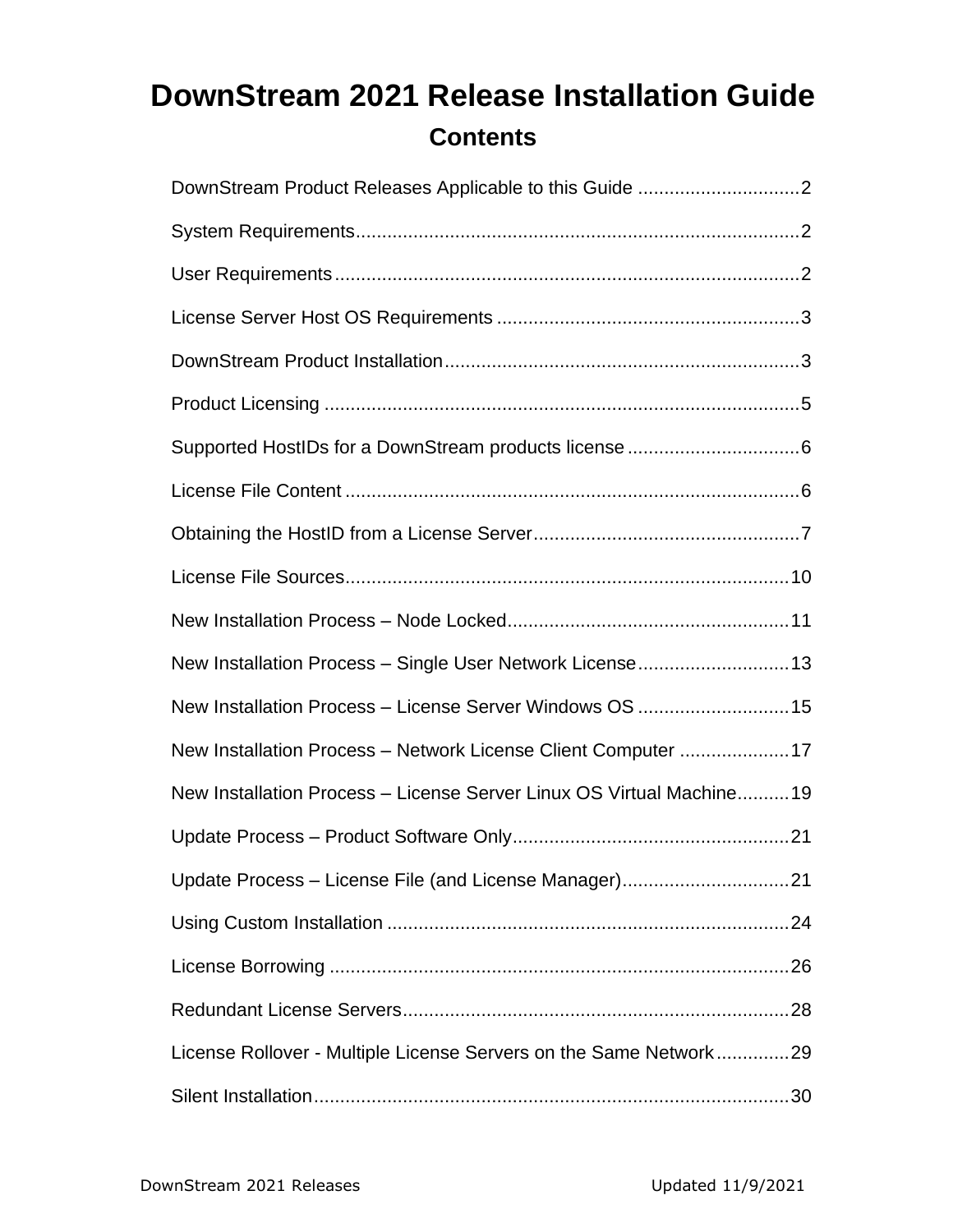# <span id="page-1-0"></span>**DownStream Product Releases Applicable to this Guide**

This installation guide is applicable to releases of DownStream products including:

| <b>DownStream Product</b> | <b>Release Version (all builds)</b> |
|---------------------------|-------------------------------------|
| CAM350                    | Release 14.1, 14.5 and 14.6         |
| DFMStream                 | Release 14.1, 14.5 and 14.6         |
| <b>BluePrint-PCB</b>      | Release 6.1, 6.5 and 6.6            |

If you are working with releases prior to those listed above, consult the previous release installation guide:

**[https://downstream-tech.com/DownStream/DownStream\\_InstallationGuide-previous.pdf](https://downstream-tech.com/DownStream/DownStream_InstallationGuide-previous.pdf)**

# <span id="page-1-1"></span>**System Requirements**

The following are minimum requirements to use DownStream Products on a client computer.

*Note: The product installation was developed to detect incompatible operating systems or incompatible MS Office and abort the installation.*

### **Software Requirements**

- 64 bit Windows® OS version 8 or 10
- 64 bit Microsoft® Office 2013 or later (BluePrint only)
- **Internet Explorer 9.0 or later**

### **Hardware Requirements**

- Processor: 2GHZ or faster processor
- Memory: 8-16 GB RAM
- Disk Space: 2GB available, SSD recommended
- Graphics: Discrete graphics card with on-board memory preferred for 3D performance

### <span id="page-1-2"></span>**User Requirements**

If you have Restricted User privileges on the computer or virtual machine, you may be restricted from completing the install of DownStream products or license manager. If this occurs, contact your network administrator.

Alternatively, on Windows OS, locate the installation application in Windows explorer, right click and choose **Run as Administrator**.

| DownStream_2020_bnnn.exe |                      |
|--------------------------|----------------------|
|                          | <b>Open</b>          |
|                          | Run as administrator |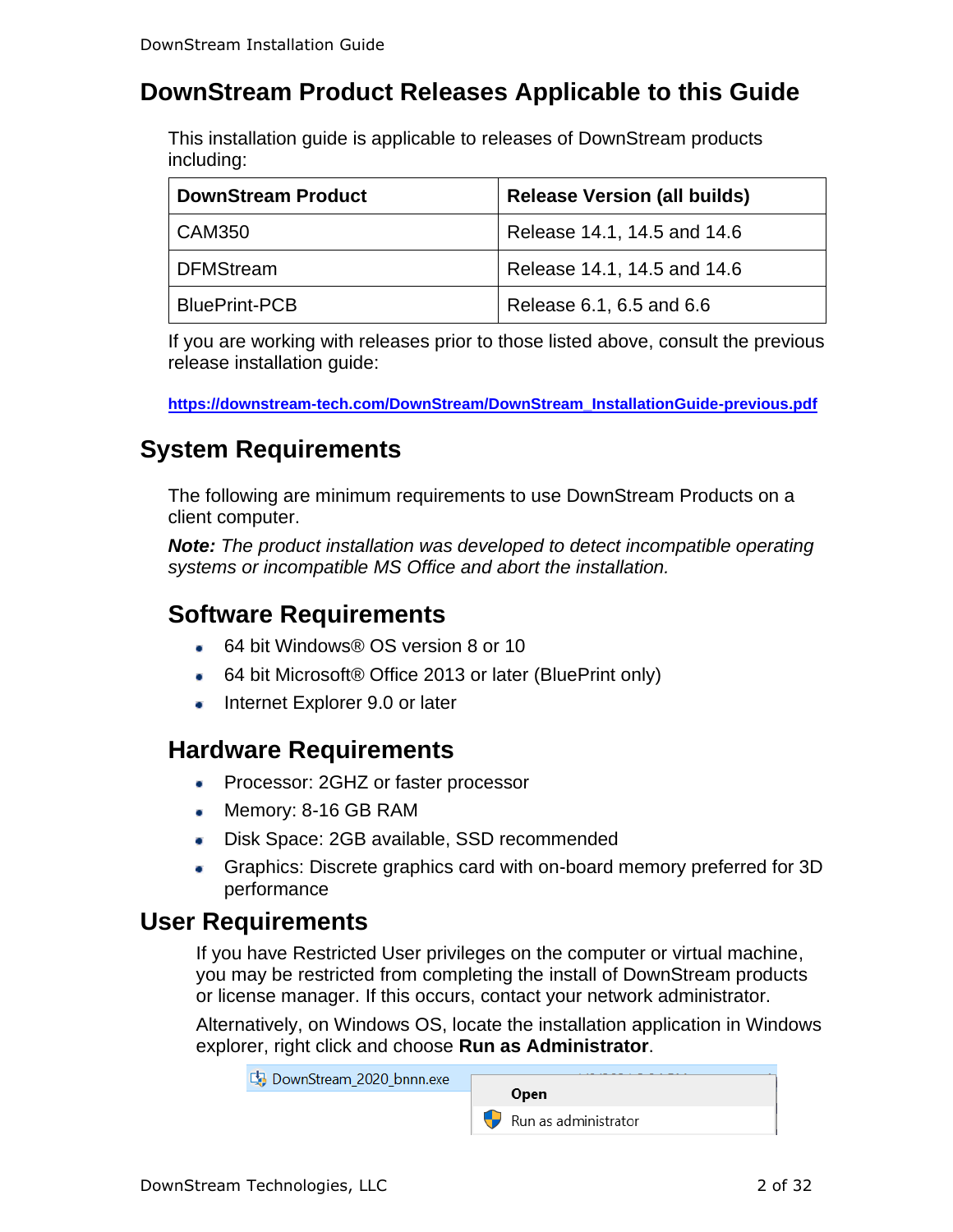# <span id="page-2-0"></span>**License Server Host OS Requirements**

DownStream license manager for network licensing can be hosted on a computer or virtual machine. The computer or virtual machine license server must have an operating system compatible with DownStream Products license manager.

#### **Computer Hosted License Server Supported OS:**

| <b>Operating</b><br>CAM350 11.x, 12.x |                           | <b>CAM350 14.x</b>          | <b>HostID</b>      |
|---------------------------------------|---------------------------|-----------------------------|--------------------|
| System:                               | <b>BluePrint 4.x, 5.x</b> | <b>BluePrint 6.x</b>        |                    |
| <b>Windows</b><br>Windows 7, 8, 10    |                           | <b>64 bit Windows 8, 10</b> | <b>MAC Address</b> |
|                                       | <b>Windows Server</b>     | <b>Windows Server</b>       | or Dongle          |
|                                       | 2008, 2012, 2016, 2019    | 2012, 2016, 2019            |                    |
| Linux                                 | Red Hat Linux 6.5, 7.4    | Red Hat Linux 7.4           | <b>MAC Address</b> |

**Virtual Machine License Server Supported Platforms and Guest OS:**

| <b>VM Provider:</b> | CAM350 11.x, 12.x         | <b>CAM350 14.x</b>          | <b>HostID</b> |
|---------------------|---------------------------|-----------------------------|---------------|
| <b>Platform</b>     | <b>BluePrint 4.x, 5.x</b> | <b>BluePrint 6.x</b>        |               |
| <b>VMware:</b>      | Windows 7, 8, 10          | 64 bit Windows 8, 10        | VMW_UUID      |
| VMWare ESX, ESXi    | <b>Windows Server</b>     | <b>Windows Server</b>       |               |
|                     | 2008, 2012, 2016, 2019    | 2012, 2016, 2019            |               |
|                     | Red Hat Linux 6.5, 7.4    | Red Hat Linux 7.4           |               |
| Microsoft:          | Windows 7, 8, 10          | <b>64 bit Windows 8, 10</b> | HPV_UUID      |
| Hyper V (2012)      | <b>Windows Server</b>     | <b>Windows Server</b>       |               |
|                     | 2008, 2012, 2016, 2019    | 2012, 2016, 2019            |               |
|                     | Red Hat Linux 6.5, 7.4    | Red Hat Linux 7.4           |               |
| <b>Parallels:</b>   |                           | <b>64 bit Windows 8, 10</b> | VM_UUID       |
| Windows for MAC     | Not Supported             |                             |               |
| Citrix:             |                           | <b>64 bit Windows 8, 10</b> | VM UUID       |
| Xen                 | Not Supported             |                             |               |
| Oracle:             | Not Supported             | <b>64 bit Windows 8, 10</b> | VM UUID       |
| <b>Virtual Box</b>  |                           |                             |               |
| Amazon:             |                           | <b>64 bit Windows 8, 10</b> | VM UUID       |
| EC <sub>2</sub>     | Not Supported             | <b>Windows Server</b>       |               |
|                     |                           | 2012, 2016, 2019            |               |
| Google:             |                           | <b>64 bit Windows 8, 10</b> | VM_UUID       |
| Compute Engine      | Not Supported             | <b>Windows Server</b>       |               |
|                     |                           | 2012, 2016, 2019            |               |
| Microsoft:          |                           | <b>64 bit Windows 8, 10</b> | VM UUID       |
| Azure Virtual       | Not Supported             | <b>Windows Server</b>       |               |
| Machine             |                           | 2012, 2016, 2019            |               |

# <span id="page-2-1"></span>**DownStream Product Installation**

The DownStream Product installation is for Windows OS (computer or virtual machine) use only. It is an application used to:

- Install or update the DownStream license manager
- Install or update a DownStream product license
- Install the dongle device driver for Windows
- Test license check out
- Install or update DownStream products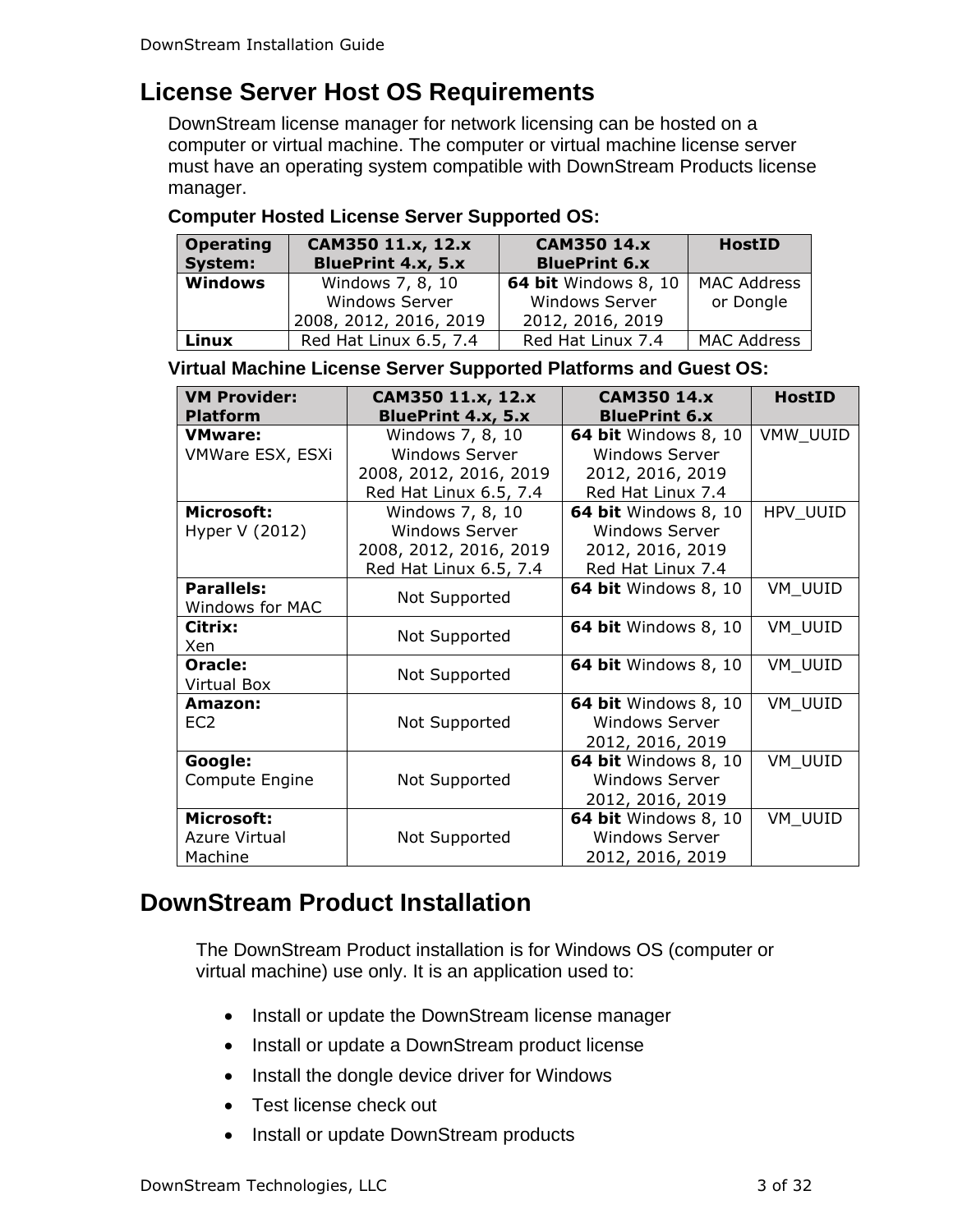Consult the **[Using Custom Installation](#page-22-0)** section for details on custom installations.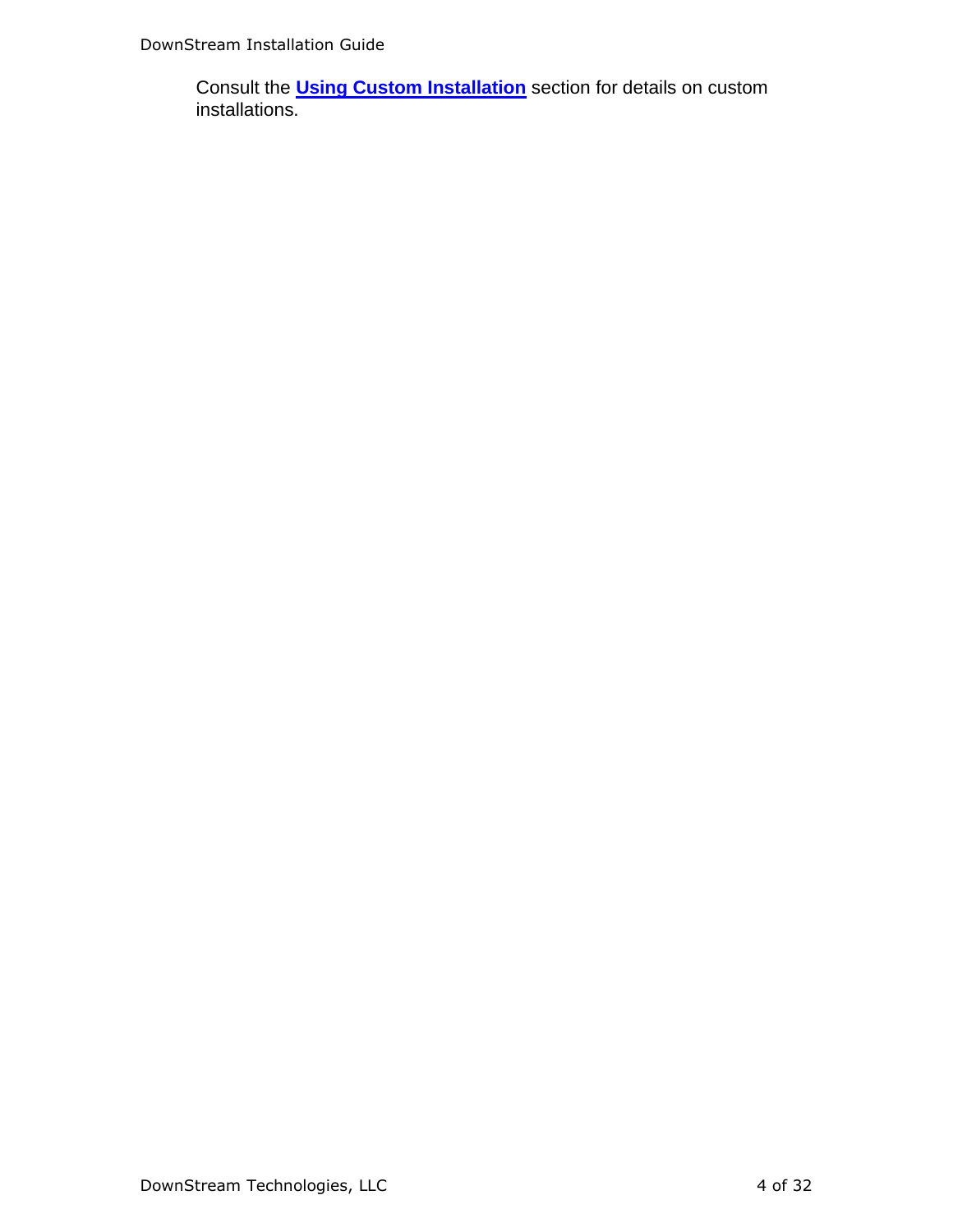# <span id="page-4-0"></span>**Product Licensing**

DownStream's BluePrint-PCB, CAM350 and DFMStream products ("DownStream products"), require a license file and optionally a license manager be installed to use the products.

| <b>License</b><br><b>Term</b>               | <b>Definition</b>                                                                                                                                                                                                                                                                                                                                                                   |
|---------------------------------------------|-------------------------------------------------------------------------------------------------------------------------------------------------------------------------------------------------------------------------------------------------------------------------------------------------------------------------------------------------------------------------------------|
| License<br>file                             | DownStream products are secured by a license file bound to a<br>unique identification (or hostID) on a computer or virtual<br>machine that hosts the license management. The content of a<br>license file determines the products, depth of functionality and<br>number of concurrent usage for the products.                                                                       |
| License<br>Manager                          | License manager is the DownStream product license utility<br>installed with every DownStream product. DownStream product<br>license installation, setup and management is performed with<br>license manager. License manager is also used to setup a<br>DownStream Product license server for network license<br>administration.                                                    |
| HostID                                      | A unique identification string used to bind a license file to a host<br>computer, dongle (USB Device) or virtual machine. A hostID<br>can be the MAC address of a network interface device, dongle<br>serial number or UUID of a virtual machine.                                                                                                                                   |
| License<br>Count                            | The number of concurrent uses allowed for Downstream<br>Products and functionality.                                                                                                                                                                                                                                                                                                 |
| <b>Keyless</b><br>License                   | A single use node-locked product license configuration bound<br>to a MAC address as the hostID for licensing. This is default<br>node-locked license configuration.                                                                                                                                                                                                                 |
| Client<br>Computer                          | A computer that hosts DownStream products for individual use.                                                                                                                                                                                                                                                                                                                       |
| License<br>Server                           | The license management computer or virtual machine where<br>the DownStream License Manager is installed and<br>administering license access.                                                                                                                                                                                                                                        |
| Node-<br>locked<br>license                  | A single use, non-sharable DownStream product license bound<br>to a MAC Address or dongle as hostID.                                                                                                                                                                                                                                                                                |
| <b>Network</b><br>or<br>Floating<br>license | A single or multiple user, shareable DownStream product<br>license bound to a MAC Address, Dongle or UUID as hostID.<br>The license file contains a count of licenses equal to the<br>number of concurrent usage. The license manager and license<br>file must be installed on a license server host (computer or<br>virtual machine) to administer license check in and check out. |
| License<br>Expiration<br>(Date)             | The calendar date a DownStream Product license will expire.<br>After the expiration date, product access is denied until a new<br>license file with a later expiration date is installed.                                                                                                                                                                                           |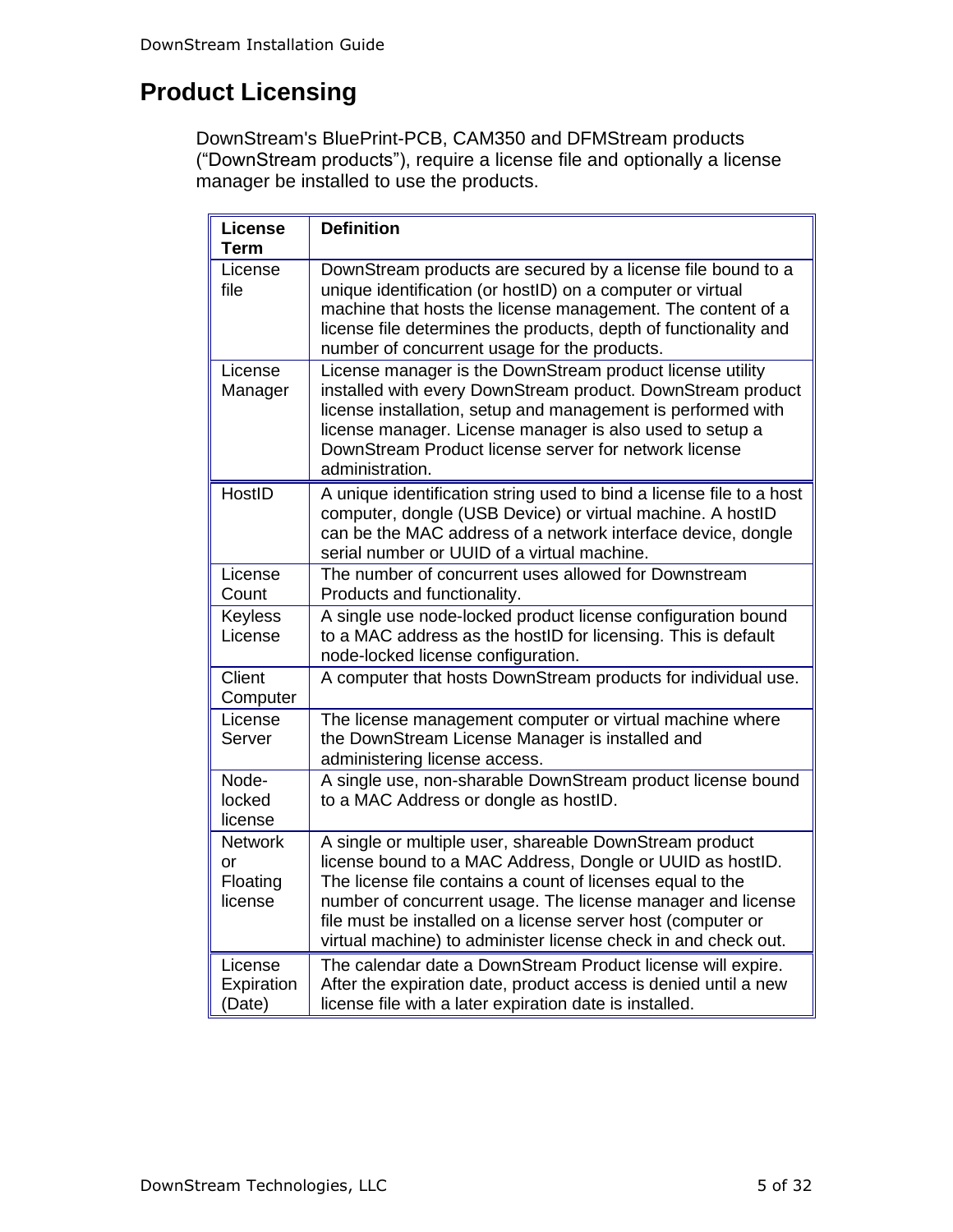### <span id="page-5-0"></span>**Supported HostIDs for a DownStream products license**

To receive a license to use DownStream products, a valid HostID must be provided to DownStream Technologies for license generation. There are three types of HostID's supported for DownStream Product licensing:

**Dongle Serial Number** – the serial number of a secure device provided by DownStream Technologies. The device must be attached to a USB port of a computer to serve as hostID for licensing. The serial number is a 10 digit number separated by hyphens. For example:

#### **010-741-1234**

**MAC Address** – a Media Access Control (MAC) address is a serial number assigned to a network interface device on a computer. It is a 12 character string displayed in pairs of two characters separated by colons or spaces. Only numbers 0 through 9 and letters A through F are used. For example:

#### **00:08:B9:A7:F1:CA**

**UUID** – a universal unique identifier or a 128 bit number used to uniquely identify a virtual machine. The sixteen octets of a UUID are represented as 32 hexadecimal (base 16) digits. They are displayed in five groups separated by hyphens in the form 8-4-4-4-12 for a total of 36 characters (32 alphanumeric characters and four hyphens). To serve as a DownStream license HostID, the UUID must include its preceding UUID type string. For example:

#### **HPV\_UUID=123e4567-e89b-12d3-a456-426655440000**

### <span id="page-5-1"></span>**License File Content**

A DownStream Product license file is an ASCII file with custom encrypted content that becomes invalid and unusable if edited improperly. The DownStream product installation will make changes to a network license file to correctly identify license server, server port address and path to the license manager daemon. The first two lines of a newly generated license file for a network license may appear as (without bold):

SERVER **REPLACE\_THIS\_HOSTNAME** 606DC7C67F8F TCP:**7102** DAEMON act\_inc **D:\REPLACE\_THIS\_FOLDER\act\_inc.exe**

The content in **bold** must match the license server name and daemon path on the server for a license file to be valid. The DownStream product installation will update the two lines of the license file during license file installation. However, at times, manually editing of these strings may be required.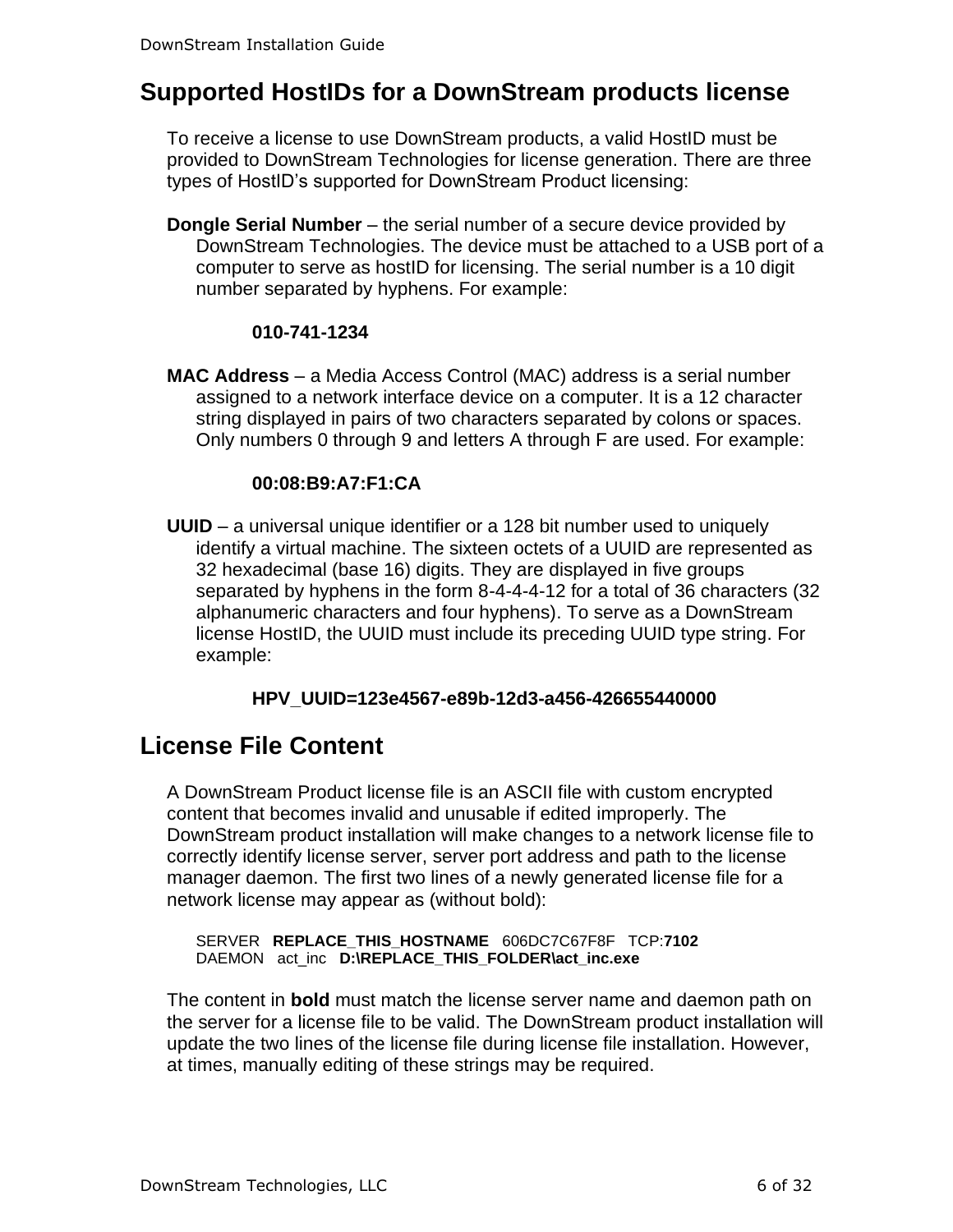# <span id="page-6-0"></span>**Obtaining the HostID from a License Server**

The following section provides details on obtaining a valid HostID for use with DownStream Product licensing.

#### **To obtain a MAC address on Windows 8, 8.1 or Windows 10:**

Each network interface device on a computer has a MAC Address. Typically, more than one network device is active on a computer. There may be a hard wired and wireless network device within the computer. The computer may be attached to an external docking station with an internal hard wired network device. MAC Address is not supported as a HostID for virtual machines.

Follow the steps below to obtain a list of all MAC addresses present for all network devices. Choose a preferred MAC address for licensing from the list.

*Note: When performing these steps on a computer connected to a docking station, port repeater or other such device, we recommend you disconnect those devices before you begin. Otherwise, the MAC address obtained may originate from that device and not the host computer.*

1. Locate your cursor over the Windows **Start** menu icon and click right mouse button.



2. From the pop-up menu, choose **Command Prompt**.

3. On the command line enter **ipconfig /all** and press enter.

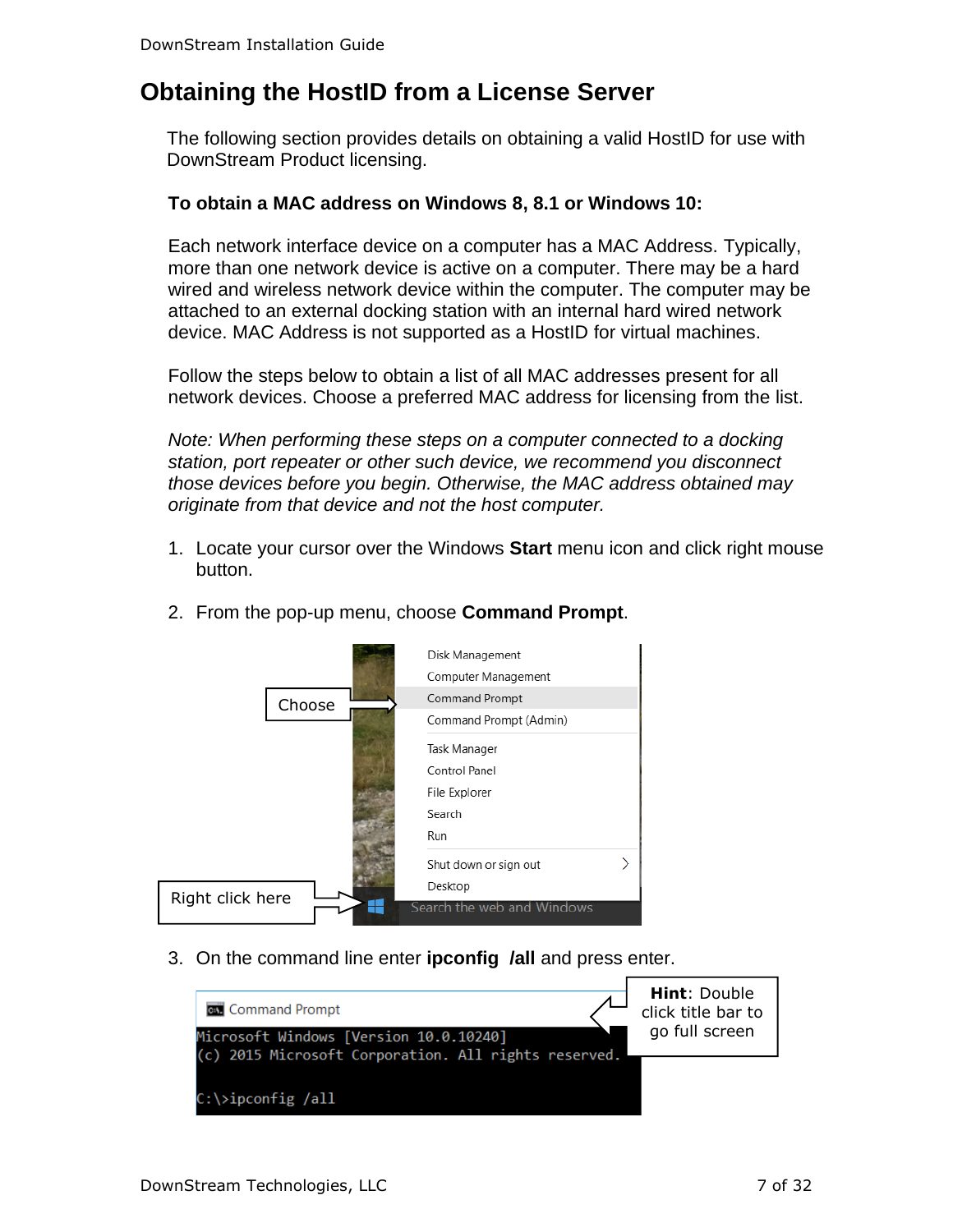4. In the detailed report that results, you may note several network devices (adapters) listed. The two types of network adapters applicable for product licensing – Wireless LAN or Ethernet adapter are shown below. Some computers, such as a laptop, may have both adapters.

#### **Wireless LAN adapter Wi-Fi:**

| Wireless LAN adapter Wi-Fi:                           |  |
|-------------------------------------------------------|--|
| Media State Hedia disconnected                        |  |
| Connection-specific DNS Suffix . : downstreamtech.com |  |
| Description : Dell Wireless 1830 802.11ac             |  |
| Physical Address. : 52-B8-03-1D-E1-E0                 |  |
| DHCP Enabled. : Yes                                   |  |
| Autoconfiguration Enabled : Yes                       |  |

**Ethernet adapter (non-Bluetooth) Local Area Connection (unnumbered):**

| Ethernet adapter Local Area Connection: |                                                                                                                                                                                                                          |  |
|-----------------------------------------|--------------------------------------------------------------------------------------------------------------------------------------------------------------------------------------------------------------------------|--|
|                                         | Media State Media disconnected<br>Connection-specific DNS Suffix .: downstreamtech.com<br>Description Intel(R) 82579LM<br>  Physical Address. F0-DE-F1-47-E0-BD <br>DHCP Enabled. Yes<br>Autoconfiguration Enabled : Yes |  |

- 5. Locate your preferred adapter type and note the "Physical Address". This is the device's MAC address.
- 6. Provide the preferred network adapter MAC Address to DownStream Technologies for license generation.

*Note: When providing the MAC address to DownStream, characters may be provided in upper or lower case with or without dashes.*

**Tip**: When both wireless and Ethernet adapter types are present, DownStream recommends Ethernet adapter as hostID. Wireless adapters may be disabled or turned off to preserve power on laptops. Power disruption to a wireless adapter may result in temporary deactivation of the license until power is restored.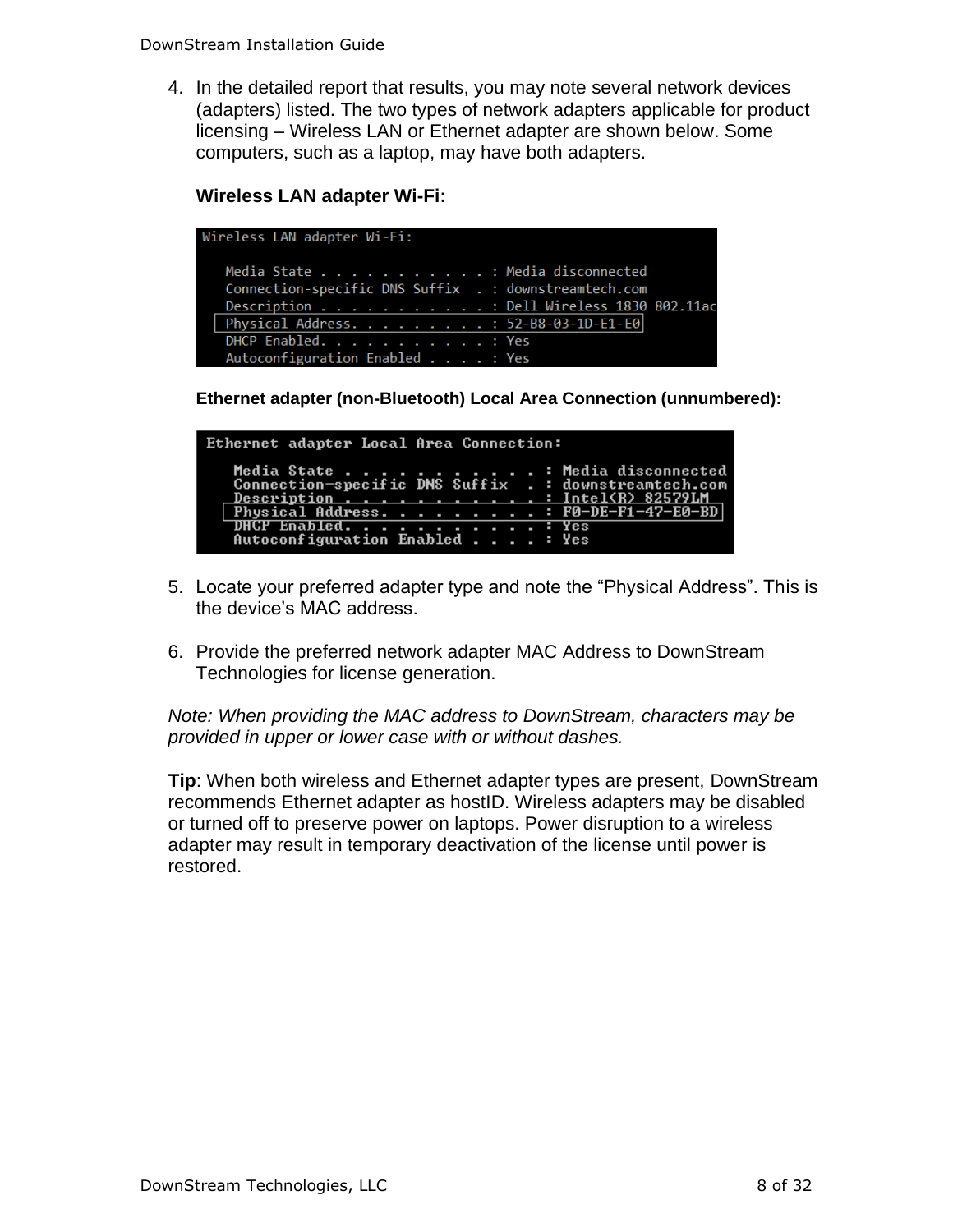#### **To obtain a UUID from a Virtual Machine with Guest Windows OS**

*Note: Only 64 bit Windows 8, 8.1 or 10 guest OS are supported for licensing of DownStream Product releases after 11/1/2018. Refer to the System Requirements portion of this document for details.*

DownStream Technologies offers a utility to extract the correct UUID required for licensing on guest Windows OS virtual machines. While there are other means to extract the UUID, this utility must be used to obtain the correct UUID for DownStream product licensing.

These steps should be performed on the Virtual Machine that will serve as license server and host the license manager.

1. On the license server virtual machine, download the utility by clicking the link below (or enter into your web browser).

**<http://www.downstream-tech.com/customer-ftp/DSTVMHOSTID.zip>**

- 2. Uncompress the file and execute DSTVMHOSTID.exe. *Note: Administrator rights may be required to run the utility on the virtual machine.*
- 3. The utility will install and run a licensing applet, interrogate the OS for the UUID and present the UUID. Additionally, the UUID string is copied to the paste buffer for pasting to an e-mail or document for sending to DownStream Technologies

#### *CAUTION: Changes to Virtual Machines Will Invalidate a DownStream License*

*Changes to a license server virtual machine, like automated VM host software updates, increasing memory and other changes often result in an unintended change to the VM's UUID. When a license server UUID is changed the DownStream product license will no longer work and a new license will be required. Unintended changes to a license server UUID can be avoided by adding a specific statement to the virtual disk file (vmk file) of the virtual machine. To avoid UUID changes add the following statement to the vmx file for the license server virtual machine:*

#### **uuid.action = "keep"**

#### **To obtain a UUID from a Virtual Machine with Guest Red Hat Linux OS**

*Note: Red Hat Linux version 7.4 or greater is supported for guest OS licensing of DownStream Product releases after 11/1/2018. Refer to the System Requirements portion of this document for details.*

**Before you start** – Obtaining the UUID from a Linux OS virtual machine has a prerequisite that FlexNet Licensing Service be installed and running. If the FlexNet Licensing Service is installed and running on the virtual machine,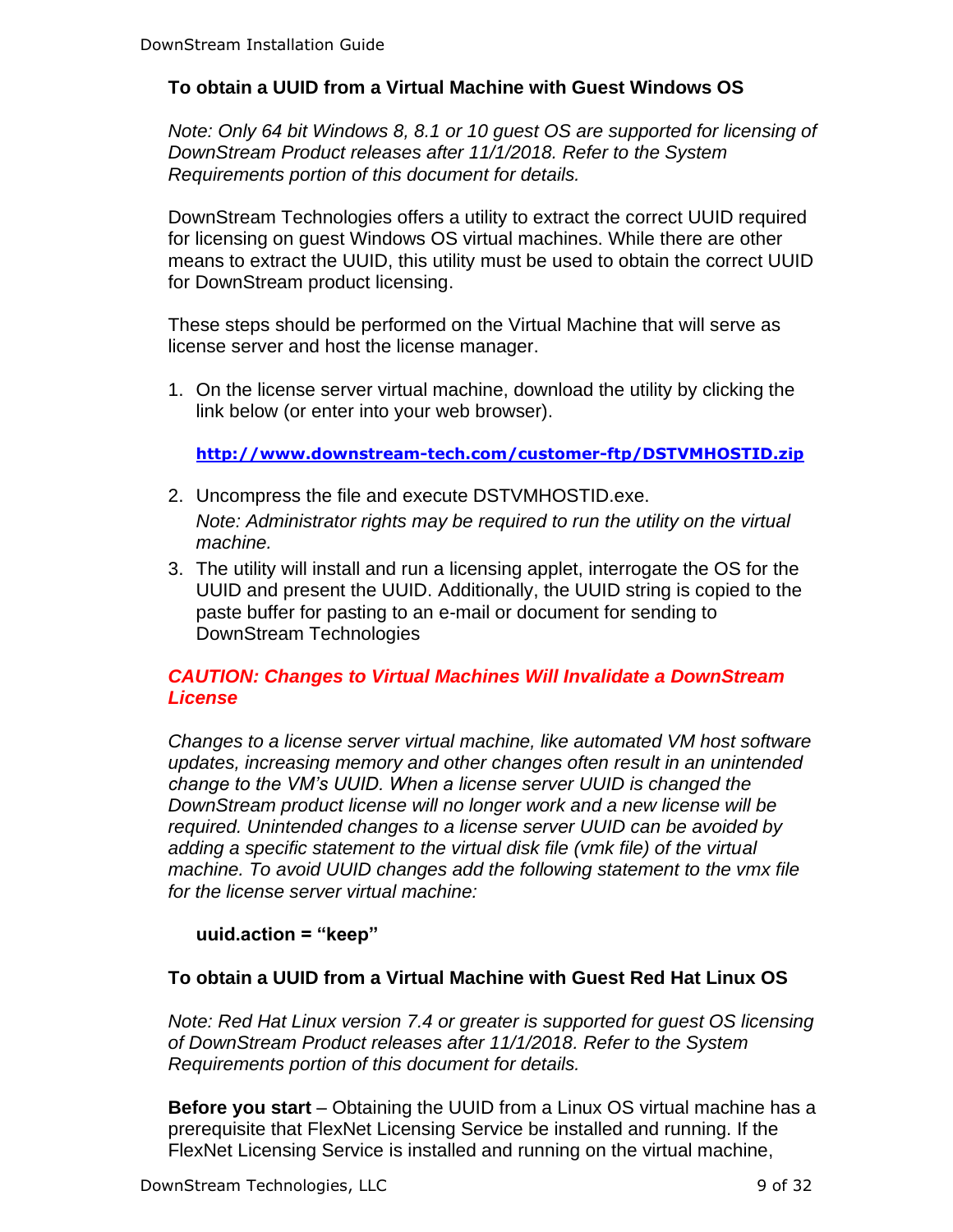proceed to the step 1. If the FlexNet Licensing Service has not been installed, Consult the New Installation Process – [License Server Linux OS Virtual](#page-17-0)  [Machine](#page-17-0) section for instructions to download and install the FlexNet Licensing Service.

DownStream Technologies offers a utility to extract the correct UUID required for licensing on guest Linux OS virtual machines. While there are other means to extract the UUID, this utility must be used to obtain the correct UUID for DownStream product licensing.

These steps must be performed on the Virtual Machine that will serve as license server and host the license manager.

1. With the FlexNet Licensing Service running, run **lmutil** in a Linux Command Prompt window with the following arguments.

#### **lmutil lmhostid –ptype VM –uuid**



- 2. Copy the HostID string for use in an e-mail or other means of
- communicating the HostID to DownStream Technologies.

### <span id="page-9-0"></span>**License File Sources**

When installing the DownStream products, a license file is required to access the products. License files can only be generated by DownStream Technologies. There are two methods for receiving a license file.

**By e-mail** – a license is requested from DownStream for product evaluation, new purchase, annual maintenance re-instatement, license transfer or other reasons.

**During Installation of an Update** – a major or dot release of the DownStream products is made available. The installation includes a cache of updated licenses for all users with a current annual maintenance contract as of the release date of the software. All license configurations are included such as node-locked, dongle, license server, virtual machine license servers and so on.

Most license files issued by DownStream are created with an 18 month expiration date from the date of issue. Each time the installation is used to install an update, the user should choose to install a license file to ensure their license is up to date.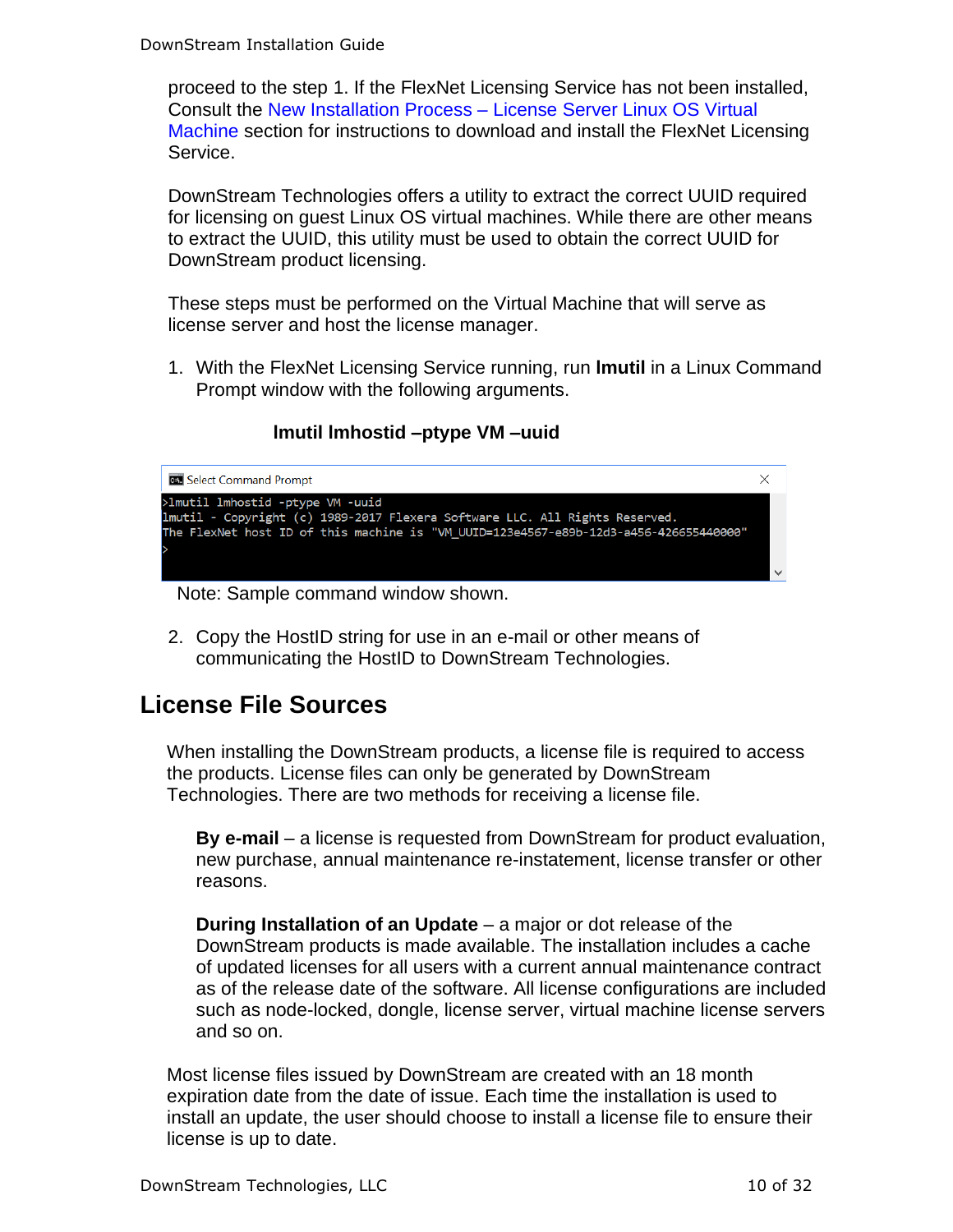### <span id="page-10-0"></span>**New Installation Process – Node Locked**

| <b>License Type:</b>     | Node-locked                  |
|--------------------------|------------------------------|
| HostID:                  | <b>MAC Address or Dongle</b> |
| <b>Operating System:</b> | 64 bit Windows OS            |
|                          | (Non-Virtual Machine)        |

If you purchased a single user node-locked DownStream product for a 64 bit Windows OS computer, follow the instructions below to install the DownStream product license manager, license file and DownStream Products.

These steps assume:

- you **have not** previously installed the DownStream products.
- you received a node-locked license file and have copied the license file locally for selection from within the installation.
- you have access to (downloaded) the DownStream product installation.
- 1. Close all programs.
- 2. If using a dongle (USB Device) as HostID, attach it to an active USB port on the computer.
- 3. Using Windows Explorer, locate the DownStream product installation and double-click the executable file to initiate the installation.
- 4. After a few moments, the **DownStream Installation Wizard** appears.
- 5. Click **Next** to continue. The DownStream Technologies End User License Agreement appears.
- 6. Review the license agreement. Choose **I accept the terms of the license agreement** and click **Next** to continue. The Select Installation Option page appears.

For new installations, the license manager and license file must be installed before the products.

- 1. Select **Install or Update Licensing**. The FlexNet Licensing Service is installed and started.
- 2. After a few moments, the **InstallShield Wizard for License Manager** reappears. Click **Next** to continue. The Customer Information page appears.
- 3. Optionally, enter **User Name** and **Organization**. Click **Next** to continue. The Destination Folder Selection page appears.
- 4. Accept the default installation folder, or choose **Change** and browse to an alternate destination folder. Click **Next** to continue. The Licensing Specification page appears.
- 5. Choose **Browse to find License File**. Click **Next** to continue. The Navigate to License file page appears.
- 6. Enter the path to the local copy of the license file, or click **Browse** to browse to and select the license file. Click **Next** to continue.
- 7. The Setup Type page appears.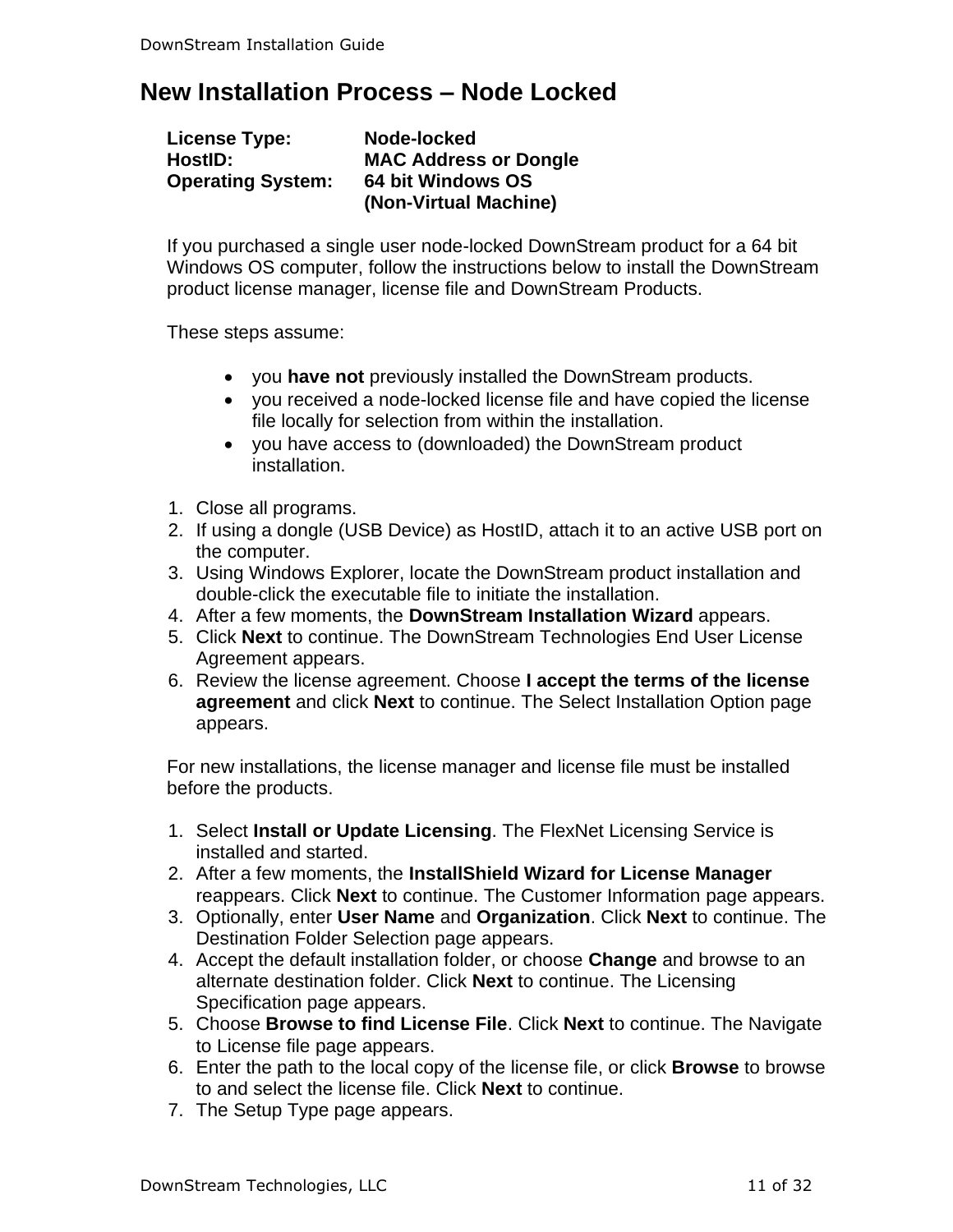To install all DownStream license management content, choose **Complete**.

To choose the license content to install, choose **Custom** and select the content. Consult the **[Using Custom Installation](#page-22-0)** section for details on custom installations.

- 8. Click **Next** to continue
- 9. Click **Install** to start installation of license manager and the license file.
- 10.After a few moments, license manager is installed, the license file copied to the correct location and a license check out test performed. A prompt appears stating the status of the license check out. If the check out test is successful, click **OK** to continue.
- 11.Click **Finish** to complete installation of the license manager and license file.

A few moments after the last installation page closes, you are prompted to install the DownStream products.

- 1. When prompted *Do you want to install the DownStream products now*? Choose **Yes** to start the installation of the DownStream products.
- 2. After a few moments, the **InstallShield Wizard for the DownStream Products** reappears. Click **Next** to continue.
- 3. Optionally, enter **User Name** and **Organization**. Click **Next** to continue.
- 4. The Setup Type page appears.

To install all DownStream products and content, choose **Complete**.

To choose the DownStream product content to install, choose **Custom** and select the content. Consult the **[Using Custom Installation](#page-22-0)** section for details on custom installations.

- 5. Click **Next** to continue.
- 6. Click **Install** to start installation of the DownStream products.
- 7. After a few moments, the products are installed and a product registration is performed.
- 8. Click **Finish** when the installation is completed.
- 9. To start the installed product(s), locate the product shortcut(s) installed on the desktop of the computer.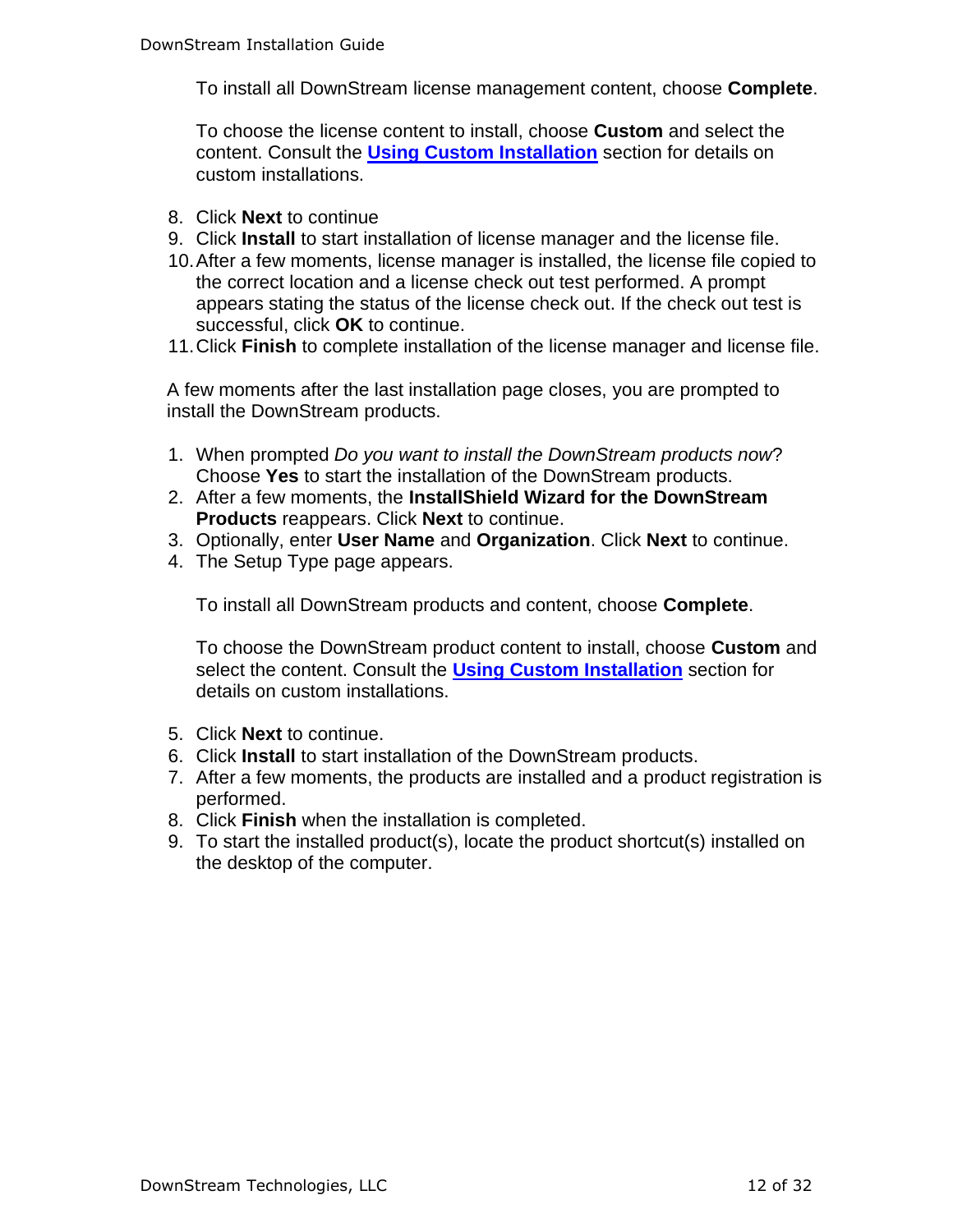# <span id="page-12-0"></span>**New Installation Process – Single User Network License**

| License Type:            | <b>Single User Network</b>           |
|--------------------------|--------------------------------------|
| HostID:                  | <b>MAC Address, Dongle or UUID</b>   |
| <b>Operating System:</b> | <b>Any Supported OS</b>              |
|                          | <b>Windows PC or Virtual Machine</b> |

If you purchased a single user network DownStream product for a 64 bit Windows OS computer, follow the instructions below to install the DownStream product license manager, license file and DownStream Products.

In this license configuration, a single computer is both license server and client computer with the DownStream products installed. Other computers on your network can share the single license as additional client computers.

The network license is a single user license. Any client computer on the network will check out the product license when they start the DownStream products on their computer. This renders the product license inaccessible to other clients until they close the DownStream product which will check in the license and make it available to others.

These steps assume:

- you **have not** previously installed the DownStream products.
- you received a network license file and have copied the license file locally for selection from within the installation.
- you have access to (downloaded) the DownStream product installation.
- 1. Close all programs.
- 2. If using a dongle (USB Device) as HostID, attach it to an active USB port on the computer.
- 3. Using Windows Explorer, locate the DownStream product installation and double-click the executable file to initiate the installation.
- 4. After a few moments, the **DownStream Installation Wizard** appears.
- 5. Click **Next** to continue. The DownStream Technologies End User License Agreement appears.
- 6. Review the license agreement. Choose **I accept the terms of the license agreement** and click **Next** to continue. The Select Installation Option page appears.

For new installations, the license manager and license file must be installed before the products.

- 1. Select **Install or Update Licensing**. The FlexNet Licensing Service is installed and started.
- 2. After a few moments, the **InstallShield Wizard for License Manager** reappears. Click **Next** to continue. The Customer Information page appears.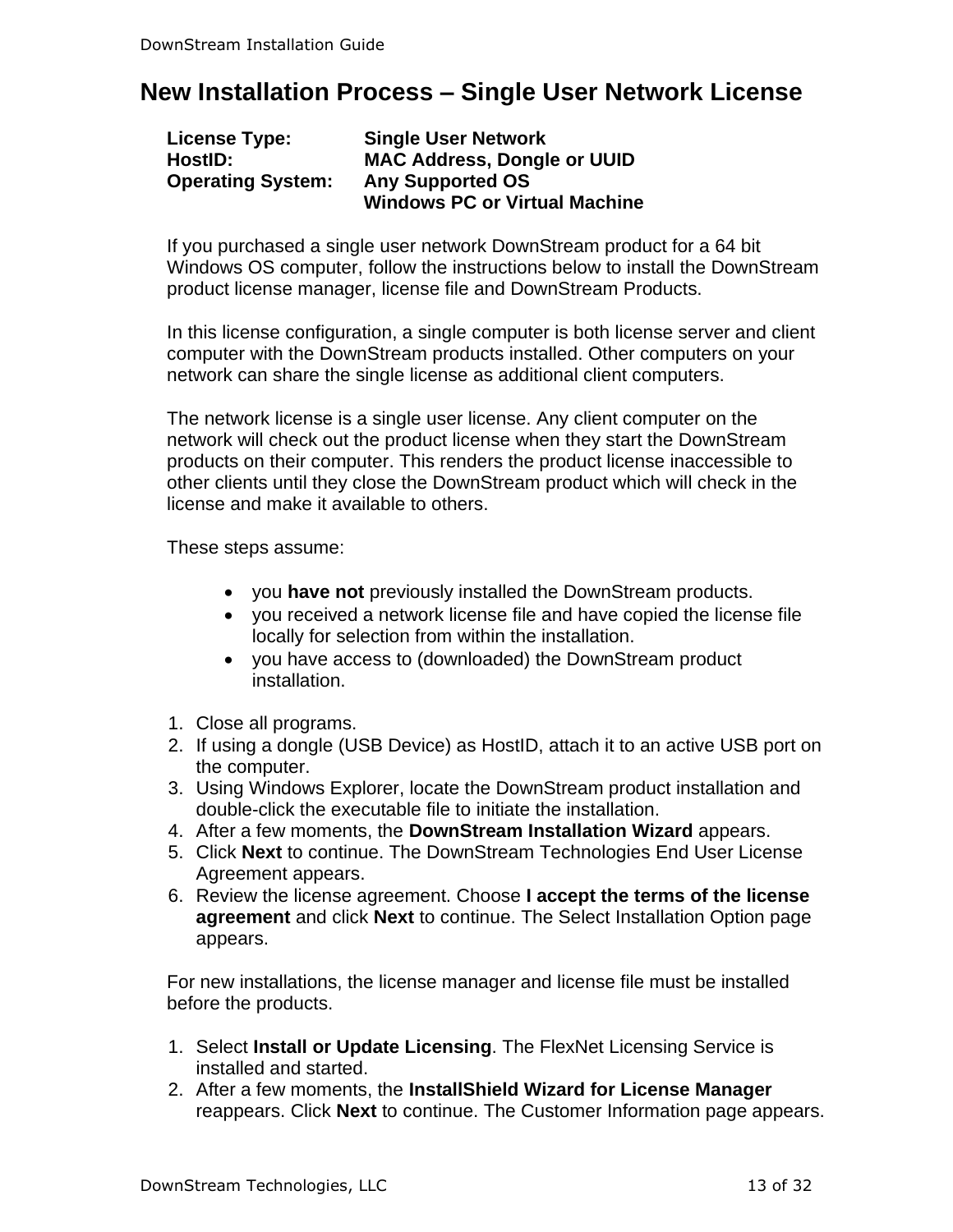- 3. Optionally, enter **User Name** and **Organization**. Click **Next** to continue. The Destination Folder Selection page appears.
- 4. Accept the default installation folder, or choose **Change** and browse to an alternate destination folder. Click **Next** to continue. The Licensing Specification page appears.
- 5. Choose **Browse to find License File**. Click **Next** to continue. The Navigate to License file page appears.
- 6. Enter the path to the local copy of the license file, or click **Browse** to browse to and select the license file. Click **Next** to continue.
- 7. The Setup Type page appears.
- 8. For single user network installs, choose **Complete** and click **Next** to continue
- 9. Click **Install** to start installation of license manager and license file.
- 10.After a few moments, license manager is installed, the license file copied to the correct location and a license check out test performed. A prompt appears stating the status of the license check out. If the check out test is successful, click **OK** to continue.
- 11.Click **Finish** to complete installation of the license manager and license file.

A few moments after the last installation page closes, you are prompted to install the DownStream products.

- 1. When prompted *Do you want to install the DownStream products now*? Choose **Yes** to start the installation of the DownStream products.
- 2. After a few moments, the **InstallShield Wizard for the DownStream Products** appears. Click **Next** to continue.
- 3. Optionally, enter **User Name** and **Organization**. Click **Next** to continue.
- 4. The Setup Type page appears.

To install all DownStream products and content, choose **Complete**.

To choose the DownStream product content to install, choose **Custom** and select the content. Consult the **[Using Custom Installation](#page-22-0)** section for details on custom installations.

- 5. Click **Next** to continue.
- 6. Click **Install** to start installation of the DownStream products.
- 7. After a few moments, the products are installed and a product registration is performed. A BluePrint product splash screen may appear.
- 8. Click **Finish** when the installation is completed.
- 9. To start the installed product(s), locate the product shortcut(s) installed on the desktop of the computer.

*Note: Follow the New Installation Process – Network License Client Computer instructions to enable other computers on the network to access the product license.*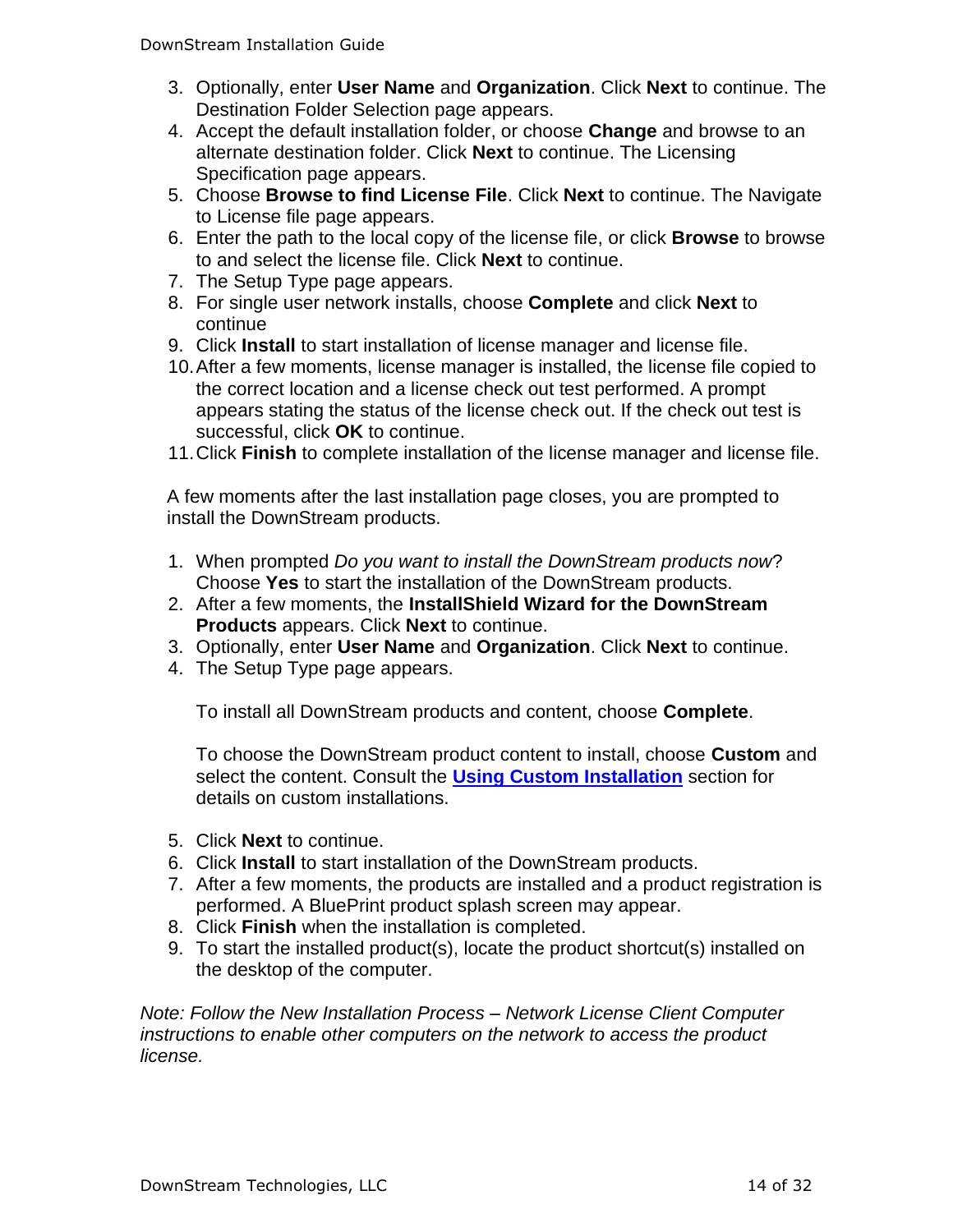# <span id="page-14-0"></span>**New Installation Process – License Server Windows OS**

| <b>License Type:</b>     | <b>Network (or Floating)</b>       |
|--------------------------|------------------------------------|
| HostID:                  | <b>MAC Address, Dongle or UUID</b> |
| <b>Operating System:</b> | 64 bit Windows OS                  |
|                          | (Computer or Virtual Machine)      |

If you purchased a DownStream product with a network license for a Windows OS license server, follow the instructions below to install the DownStream product license manager, and license on the license server. The installation will also start the license service to enable license sharing for client computers.

These steps assume:

- you **have not** previously installed the DownStream license manager on the license server.
- you received a network license file and have copied the file locally on the license server for selection from within the installation.
- you have access to (downloaded) the DownStream product installation on the license server.
- you are **not** installing the DownStream products on the license server – only license manager and license file.
- 1. Close all programs.
- 2. If using a dongle (USB Device) as HostID, attach it to an active USB port on the computer. **Note: Dongle not supported on Virtual Machines.**
- 3. Using Windows Explorer, locate the DownStream product installation and double-click the executable file to initiate the installation.
- 4. After a few moments, the DownStream Installation program appears.
- 5. Click **Next** to continue. The DownStream Technologies End User License Agreement appears.
- 6. Review the license agreement. Choose **I accept the terms of the license agreement** and click **Next** to continue. The Select Installation Option page appears.
- 7. Select **Install or Update Licensing**. The FlexNet Licensing Service is installed and started.
- 8. After a few moments, the **InstallShield Wizard for License Manager** appears. Click **Next** to continue. The Customer Information page appears.
- 9. Optionally, enter **User Name** and **Organization**. Click **Next** to continue. The Destination Folder Selection page appears.
- 10.Accept the default installation folder, or choose **Change** and browse to an alternate destination folder. Click **Next** to continue. The Licensing Specification page appears.
- 11.Choose **Browse to find License File**. Click **Next** to continue. The Navigate to License file page appears.
- 12.Enter the path to the local copy of the license file, or click **Browse** to browse to and select the license file. Click **Next** to continue.
- 13.The Setup Type page appears.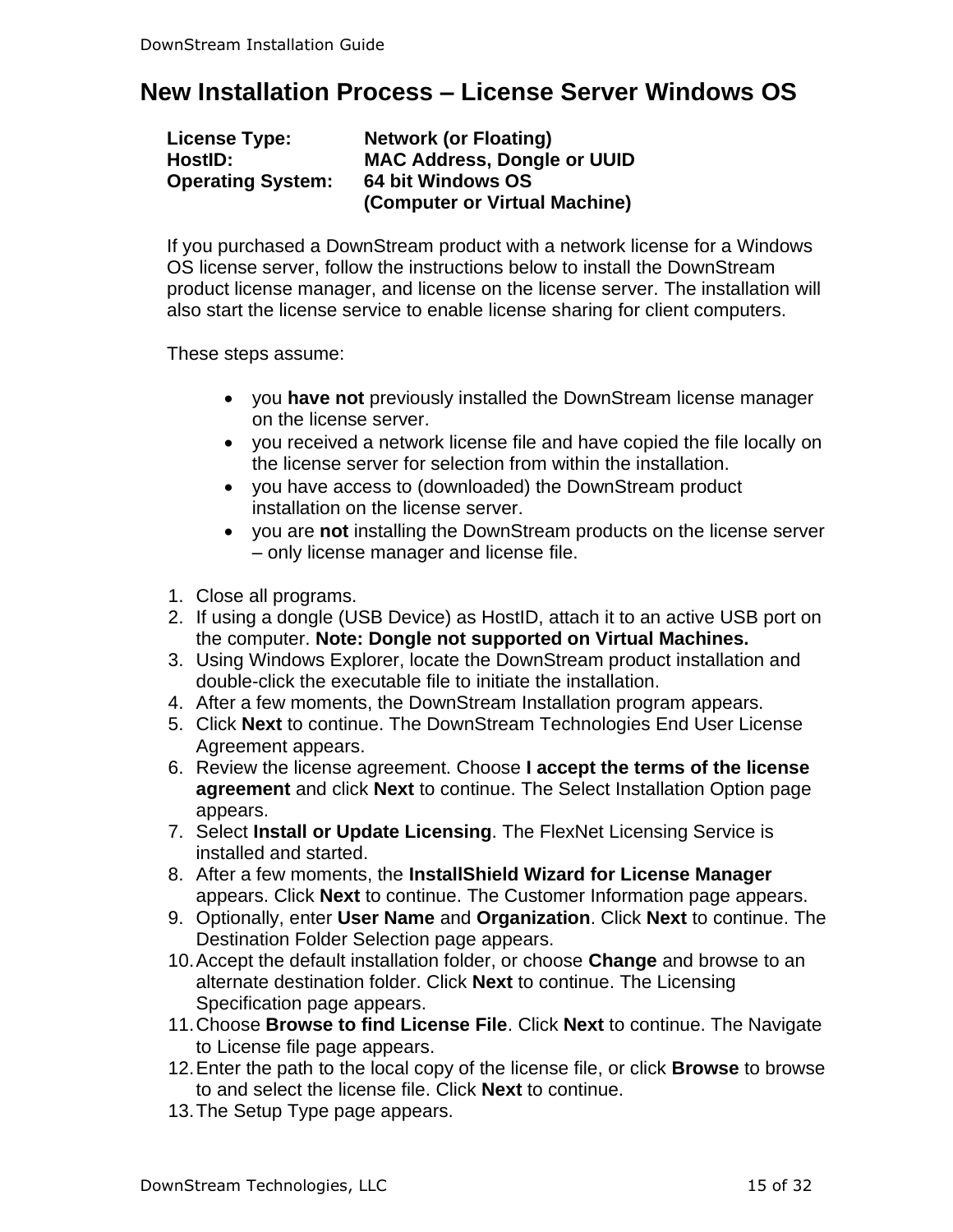To install all DownStream license management content, choose **Complete**.

To choose the license content to install, choose **Custom** and select the content. Consult the **[Using Custom Installation](#page-22-0)** section for details on custom installations.

- 14.Click **Next** to continue
- 15.Click **Install** to start installation of license manager and the license file.
- 16.After a few moments, license manager is installed, the license file copied to the correct location and a license check out test performed. A prompt appears stating the status of the license check out. If the check out test is successful, click **OK** to continue.
- 17.Click **Finish** to complete installation of the license manager and license file.

A few moments after the last installation page closes, you are prompted to install the DownStream products.

18.When prompted *Do you want to install the DownStream products now*? Choose **No**.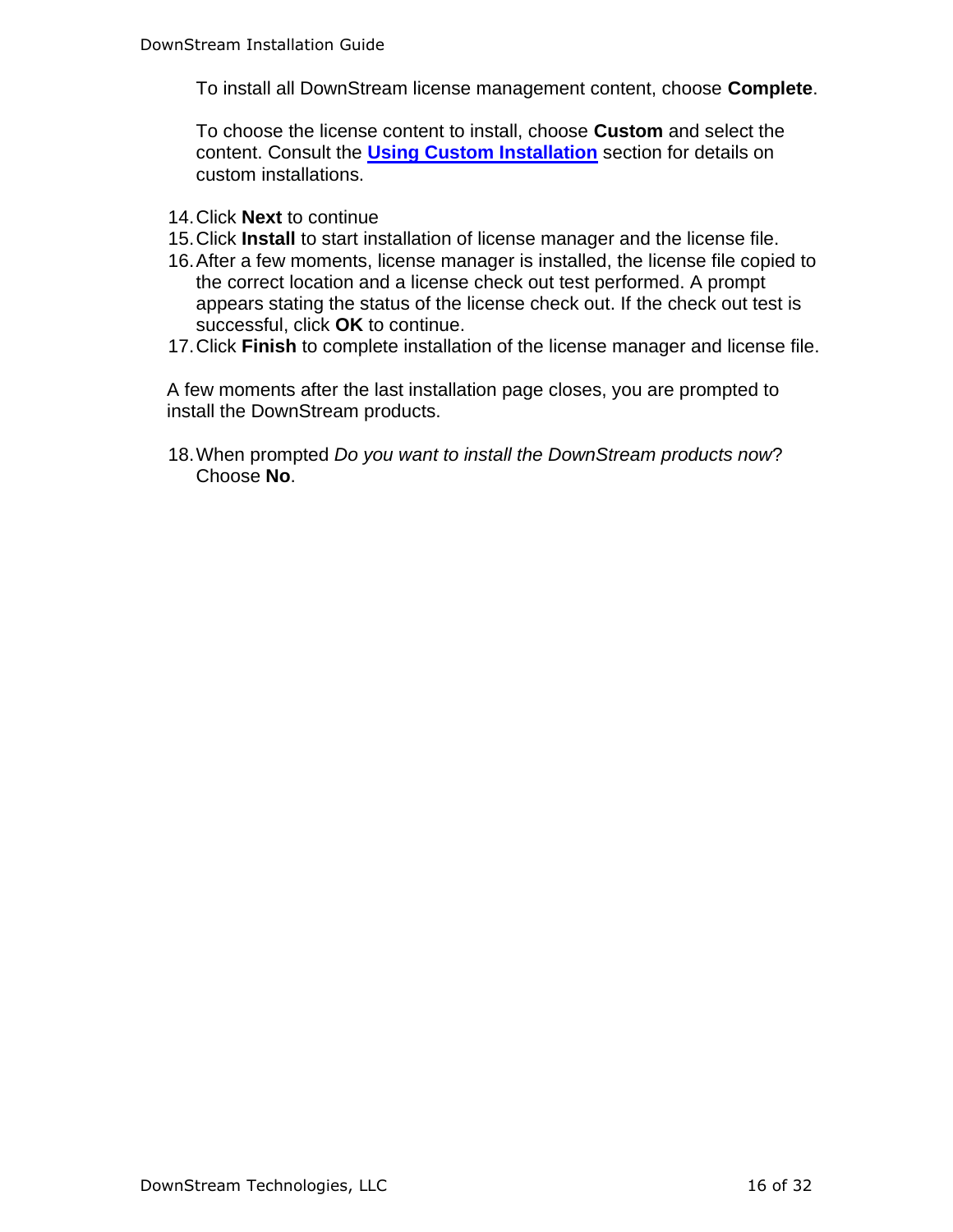# <span id="page-16-0"></span>**New Installation Process – Network License Client Computer**

| License Type:            | <b>Network (or Floating)</b>        |
|--------------------------|-------------------------------------|
| Host ID:                 | <b>Not Used on Client</b>           |
| <b>Operating System:</b> | (Client) 64 bit Windows OS Computer |

If you purchased a DownStream product with a network license, follow the instructions below to setup access to the license server and install DownStream products on a client computer.

These steps assume:

- you **have not** previously installed the DownStream products on the client computer.
- the DownStream product license server is running with license availability and is accessible via a LAN to the client computer.
- you have access to (downloaded) the DownStream product installation on the client computer.
- 1. Close all programs.
- 2. Using Windows Explorer, locate the DownStream product installation and double-click the executable file to initiate the installation.
- 3. After a few moments, the **DownStream Installation Wizard** appears.
- 4. Click **Next** to continue. The DownStream Technologies End User License Agreement appears.
- 5. Review the license agreement. Choose **I accept the terms of the license agreement** and click **Next** to continue. The Select Installation Option page appears.

For client installations, use License File installation to enable access to the license server from the client computer.

- 1. Select **Install or Update Licensing**. The FlexNet Licensing Service is installed and started.
- 2. After a few moments, the **InstallShield Wizard for License Manager** appears. Click **Next** to continue. The Customer Information page appears.
- 3. Optionally, enter **User Name** and **Organization**. Click **Next** to continue. The Destination Folder Selection page appears.
- 4. Accept the default installation folder, or choose **Change** and browse to an alternate destination folder. Click **Next** to continue. The Licensing Specification page appears.
- 5. Choose **Set ACT\_INC\_LICENSE\_FILE Environment Variable**. Click **Next** to continue. The Set Environment Variable page appears.
- 6. Enter the path to the server as "port@sever\_name". For example:

#### **7102@downstreamserver**

7. Click **Next** to continue. The Setup Type page appears.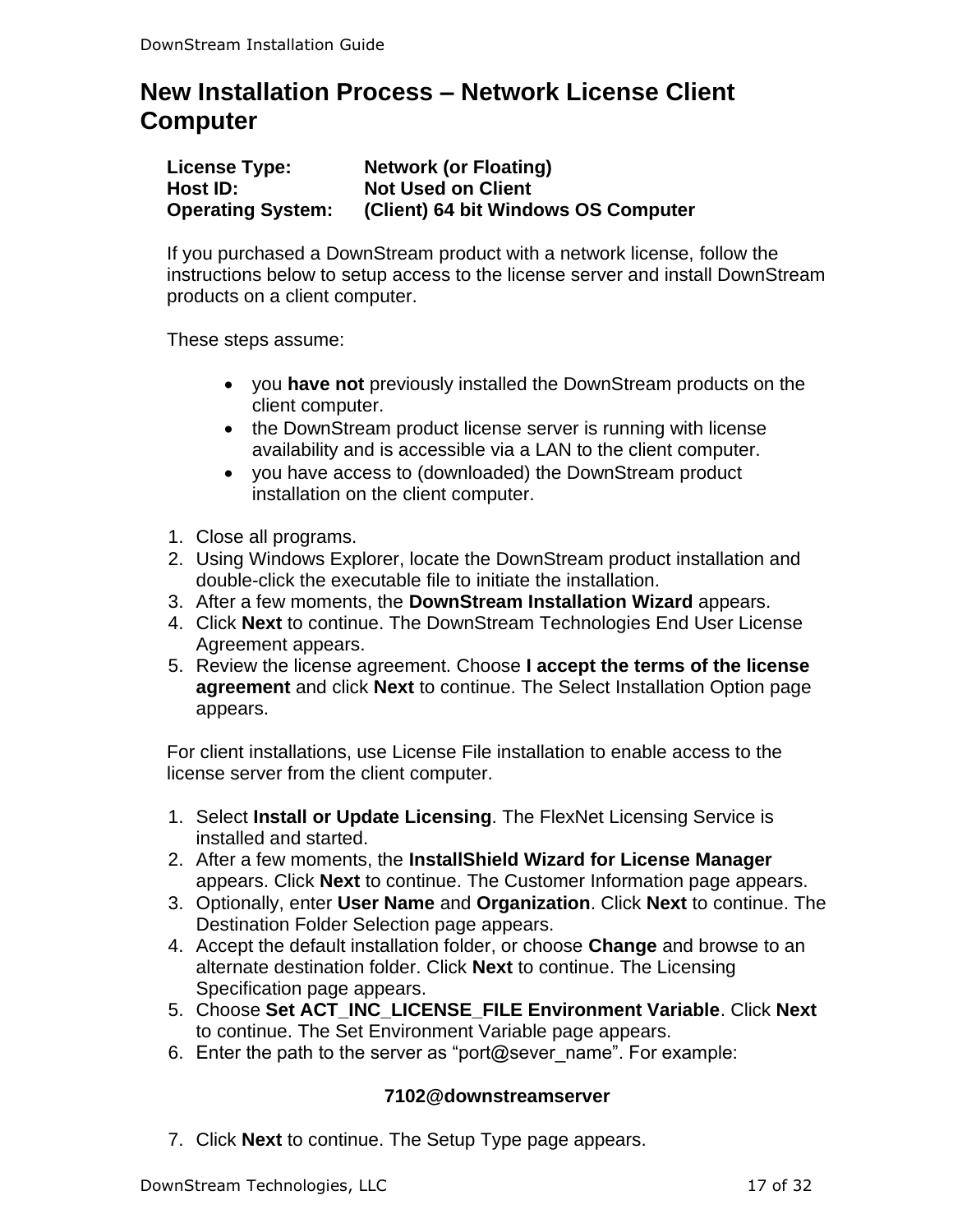- 8. For client installs, choose **Complete** and click **Next** to continue
- 9. Click **Install** to start installation of license manager and setting of the environment variable.
- 10.After a few moments, license manager is installed, and a license check out test performed. A prompt appears stating the status of the license check out. If the check out test is successful, click **OK** to continue.
- 11.Click **Finish** to complete the installation of the license manager and license file.

A few moments after the last installation page closes, you are prompted to install the DownStream products.

- 1. When prompted *Do you want to install the DownStream products now*? Choose **Yes** to start the installation of the DownStream products.
- 2. After a few moments, the **InstallShield Wizard for the DownStream Products** appears. Click **Next** to continue.
- 3. Optionally, enter **User Name** and **Organization**. Click **Next** to continue.
- 4. The Setup Type page appears.

To install all DownStream products and content, choose **Complete**.

To choose the DownStream product content to install, choose **Custom** and select the content. Consult the **[Using Custom Installation](#page-22-0)** section for details on custom installations.

- 5. Click **Next** to continue.
- 6. Click **Install** to start installation of the DownStream products.
- 7. After a few moments, the products are installed and a product registration is performed. A BluePrint product splash screen may appear.
- 8. Click **Finish** when the installation is completed.
- <span id="page-17-0"></span>9. To start the installed product(s), locate the product shortcut(s) installed on the desktop of the computer.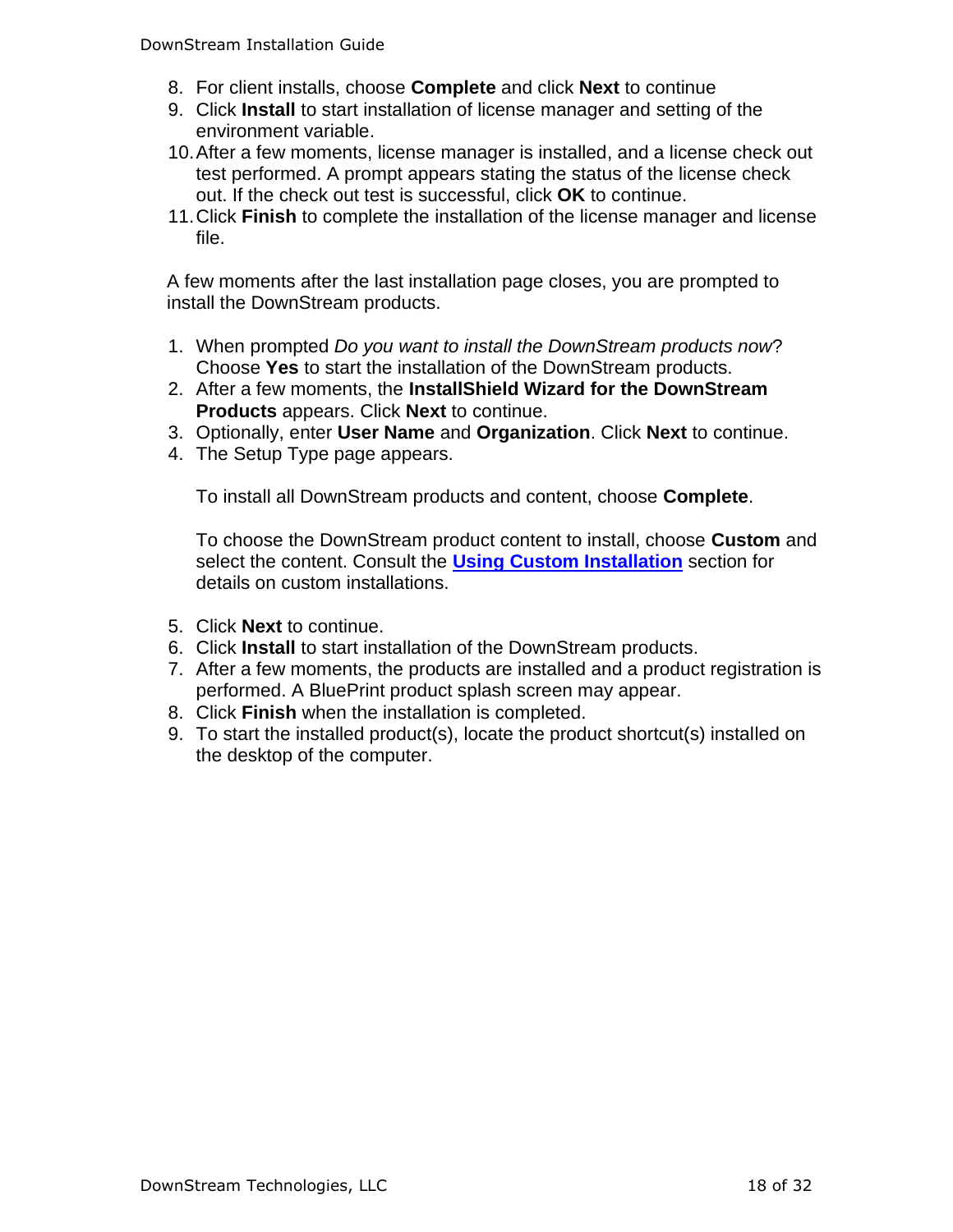# <span id="page-18-0"></span>**New Installation Process – License Server Linux OS Virtual Machine**

| <b>License Type:</b>     | <b>Network (or Floating)</b>    |
|--------------------------|---------------------------------|
| Host ID:                 | UUID                            |
| <b>Operating System:</b> | 64 bit Linux OS Virtual Machine |

If you have purchased a DownStream product with a network license for a 64 bit Linux OS Virtual Machine license server, follow the instructions below to install FlexNet Licensing Service, DownStream product license manager and license file on the license server.

These steps assume:

- you **have not** previously installed FlexNet licensing service or DownStream license manager on the license server.
- you received a network license file and have copied the license file locally to the license server.
- you have access to the DownStream website from the license server.
- 1. On the license server virtual machine, download the DownStream Linux OS license management tools from the DownStream web site by clicking the link below (or enter into your web browser).

**http://www.downstream-tech.com/customer-ftp/lsb\_rel7\_vm.zip**

2. Uncompress the file contents to a folder. The content of the uncompressed file is shown below:



- 3. Copy the license file to a location on the virtual machine. For example, copy the file to the folder hosting the **lmgrd** application and name the license file as *license.dat*.
- 4. As super user, run the *install\_fnp.sh* shell script to install, configure and start the FlexNet Licensing Service. Running the install script is a requirement. The script guarantees the proper version of FlexNet Licensing binaries are installed, configured and the service started correctly. As **super user**, run the *install\_fnp.sh* shell script with the --cert argument as shown below:

**install\_fnp.sh --cert**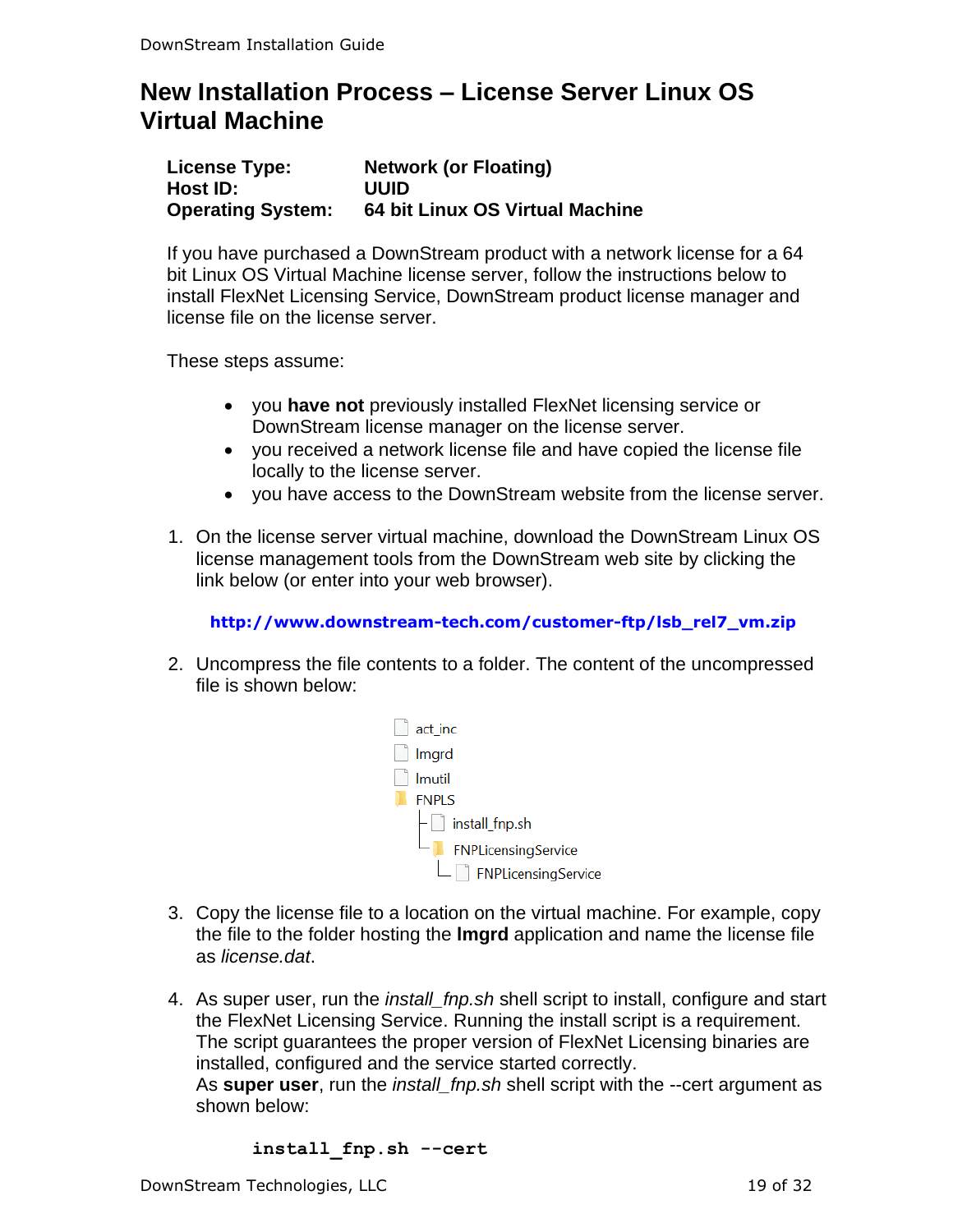DownStream Installation Guide

5. Start the DownStream license manager. Type the following:

**lmgrd –z –c ./license.dat**

#### **Notes:**

1. The FlexNet Licensing Service needs to run continuously. It should be started each time the license server is restarted. To enable that process an additional installation step is required. Add the following line to a nominated user's crontab:

**@reboot /usr/local/share/FNP/service64/11.15.0/FNPLicensingService** ‐**r 2>&1 >/tmp/fnpd.log**

- 2. The virtual machine administrator may want to add an additional line to the crontab to run the above command at regular intervals. This will ensure if the FlexNet Licensing Service is stopped for some unexpected reason, it will be restarted. The FlexNet Licensing Service daemon itself ensures there is never more than one instance running.
- 3. The required installed path to the FlexNet Licensing Service daemon is:

#### **/usr/local/share/FNP/service64/11.15.0/FNPLicensingService**

- 4. The virtual machine's administrator is free to redirect output as required.
- 5. Both the FlexNet Licensing Service and license manager (lmgrd) must be running in order to serve licenses.
- 6. Typical messages output on running the startup command are "Licensing Service daemon activated" or "Licensing Service daemon already active".
- 7. Rather than using cron, administrators may want to add a boot-script for the FlexNet Licensing Service daemon. The following commands can be added to a boot script:

To start the FlexNet Licensing Service:

#### **/usr/local/share/FNP/service64/11.15.0/FNPLicensingService -r**

To stop the FlexNet Licensing Service:

#### **/usr/local/share/FNP/service64/11.15.0/FNPLicensingService -k**

8. When an operation requires FlexNet Licensing Service be running, but the service is not running or not installed correctly, an error is echoed. For example: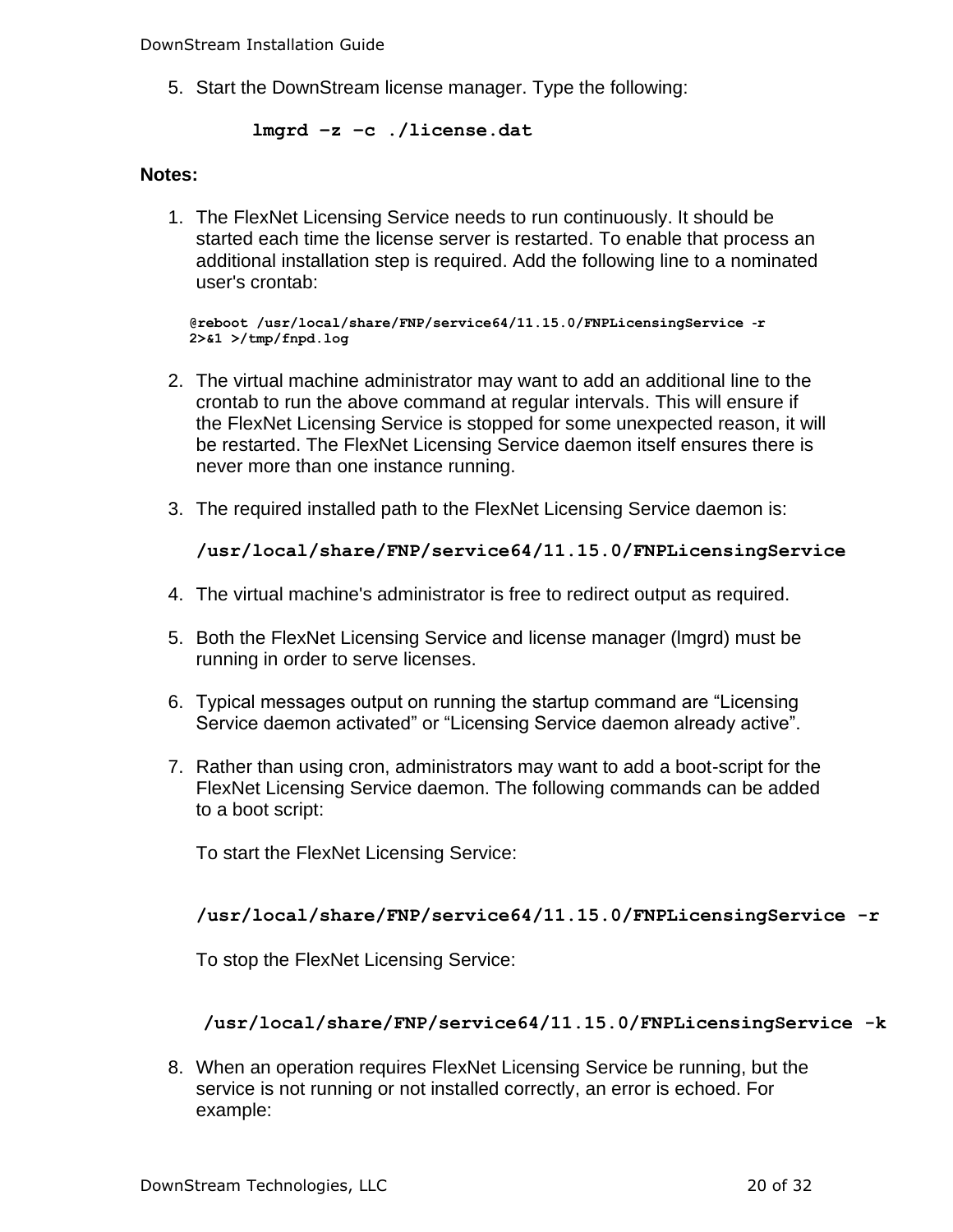**The VM Host ID is not available. (**‐**215,14704)** ‐ **The FlexNet Licensing Service does not appear to be running.**

### <span id="page-20-0"></span>**Update Process – Product Software Only**

If you downloaded a new release installation from DownStream, follow these steps to update the installed software to the new release. Refer to separate instructions for updating a license file and license servers.

*Note: Most license files issued by DownStream are created with an 18 month expiration from the date of issue. Each time installation is used to install an update, the user should choose to install a license file and choose install license file from media to ensure their license is up to date.*

#### **Operating System: Windows OS Software Host: Windows OS Node-locked or Client Computer**

These steps assume:

- you **have** previously installed the DownStream products.
- a DownStream product license is accessible to the computer.
- you have access to (downloaded) the new DownStream product installation.
- 1. Close all programs.
- 2. Using Windows Explorer, locate the DownStream product installation and double-click the executable file to initiate the installation.
- 3. After a few moments, the **DownStream Installation Wizard** appears.
- 4. Click **Next** to continue. The DownStream Technologies End User License Agreement appears.
- 5. Review the license agreement. Choose **I accept the terms of the license agreement** and click **Next** to continue. The Select Installation Option page appears.
- 6. Choose **Install DownStream Products**. The installation preparation begins.
- 7. A prompt appears asking for **Confirmation to perform an Upgrade of the DownStream products**. Click **Yes** to continue.
- 8. After a few moments, the **InstallShield Wizard for DownStream Products** appears. Click **Next** to continue.
- 9. After a few moments, the products are installed and a product registration is performed. A BluePrint product splash screen may appear.
- 10.When the **InstallShield Wizard Completed** page appears, click **Finish** to complete the installation.
- 11.To start the installed programs, locate the product shortcut(s) installed on the desktop of the computer.

# <span id="page-20-1"></span>**Update Process – License File (and License Manager)**

If you received a new license file from DownStream, follow these steps to update the license file on a node-locked Windows OS computer or license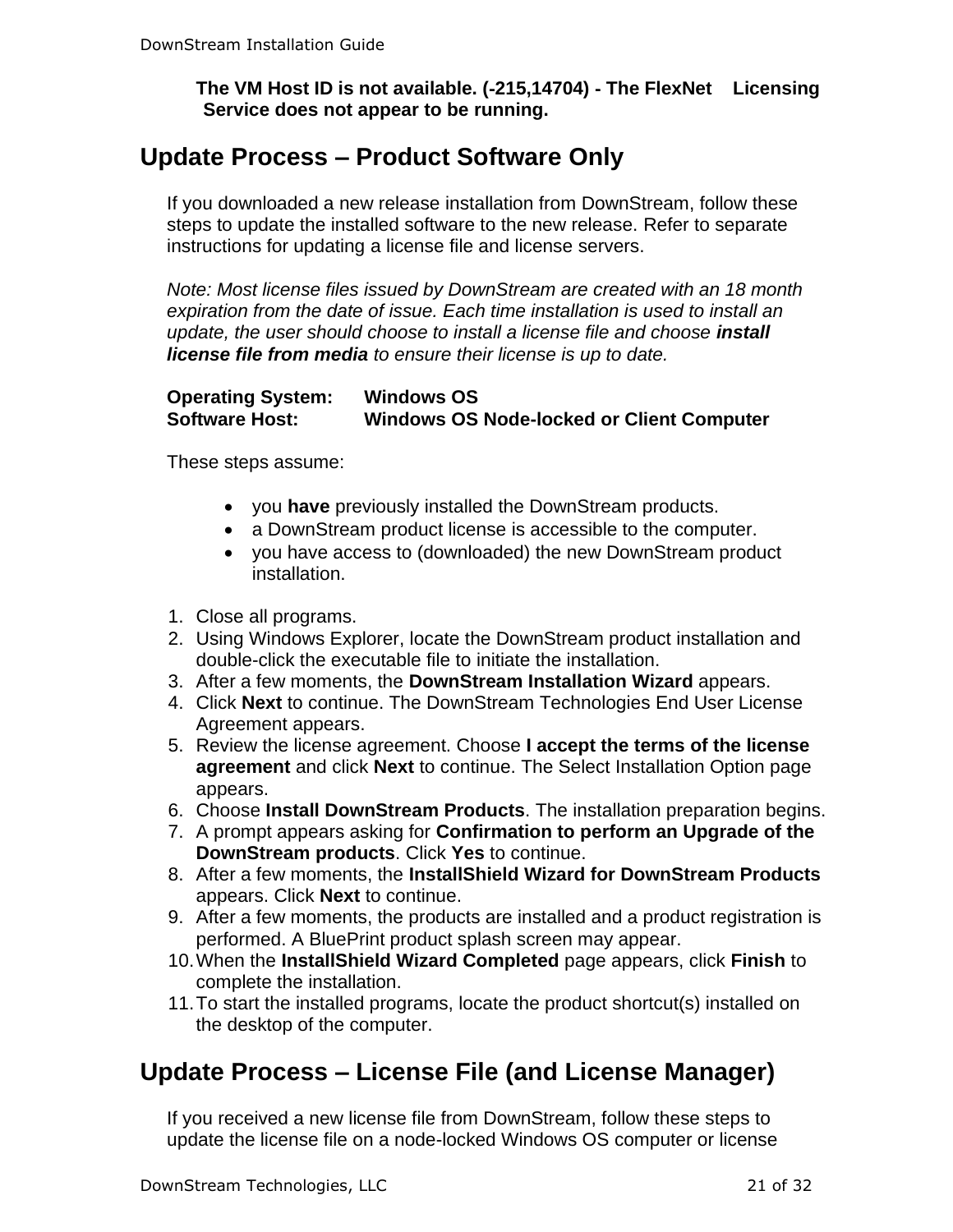server. These steps will update the license manager to a newer version (if present on the installation), and replace the current license file in use.

If updating a license server, license manager will be shut down to make updates to license manager and the license file. After updating, license manager will be restarted.

This process must be performed on the computer or virtual machine hosting the license manager. It is not possible to remotely update a license server.

#### **License Type: Node-Locked or Network (or Floating) HostID: MAC Address, Dongle or UUID Operating System: Windows OS Computer or Virtual Machine**

These steps assume:

- you **have** previously installed the DownStream license manager.
- license manager is (or was previously) running and product license check out is functioning normally
- you received a new network license file and have copied the license file locally for selection from within the installation.
- you have access to (downloaded) the DownStream product installation on the license server.
- you are not installing the DownStream products only updating license manager and license file.
- 1. Close all programs.
- 2. Using Windows Explorer, locate the DownStream product installation and double-click the executable file to initiate the installation.
- 3. After a few moments, the **DownStream Installation Wizard** appears.
- 4. To continue with the installation, click **Next**. The DownStream Technologies End User License Agreement appears.
- 5. Review the license agreement. Choose **I accept the terms of the license agreement** and click **Next** to continue. The Select Installation Option page appears.
- 6. Select **Install or Update Licensing**. The installation begins to copy files locally to the computer for use in the installation.
- 7. A prompt appears asking for **Confirmation to perform an Upgrade of the DownStream License Manager**. Click **Yes** to continue.
- 8. The **InstallShield Wizard for License Manager** appears. Click **Next** to continue. The Program Maintenance page appears.
- 9. Choose **Modify** to update the license manager and license file. The installation parses the system for usable HostID's and compares them to the cache of user license files embedded into the installation.
- 10.The Licensing Specification page appears.

If a cached license file on the installation matches a HostID detected on the system, the **Install License File from Media** option is selected. Select **Next** to install the cached license file and continue.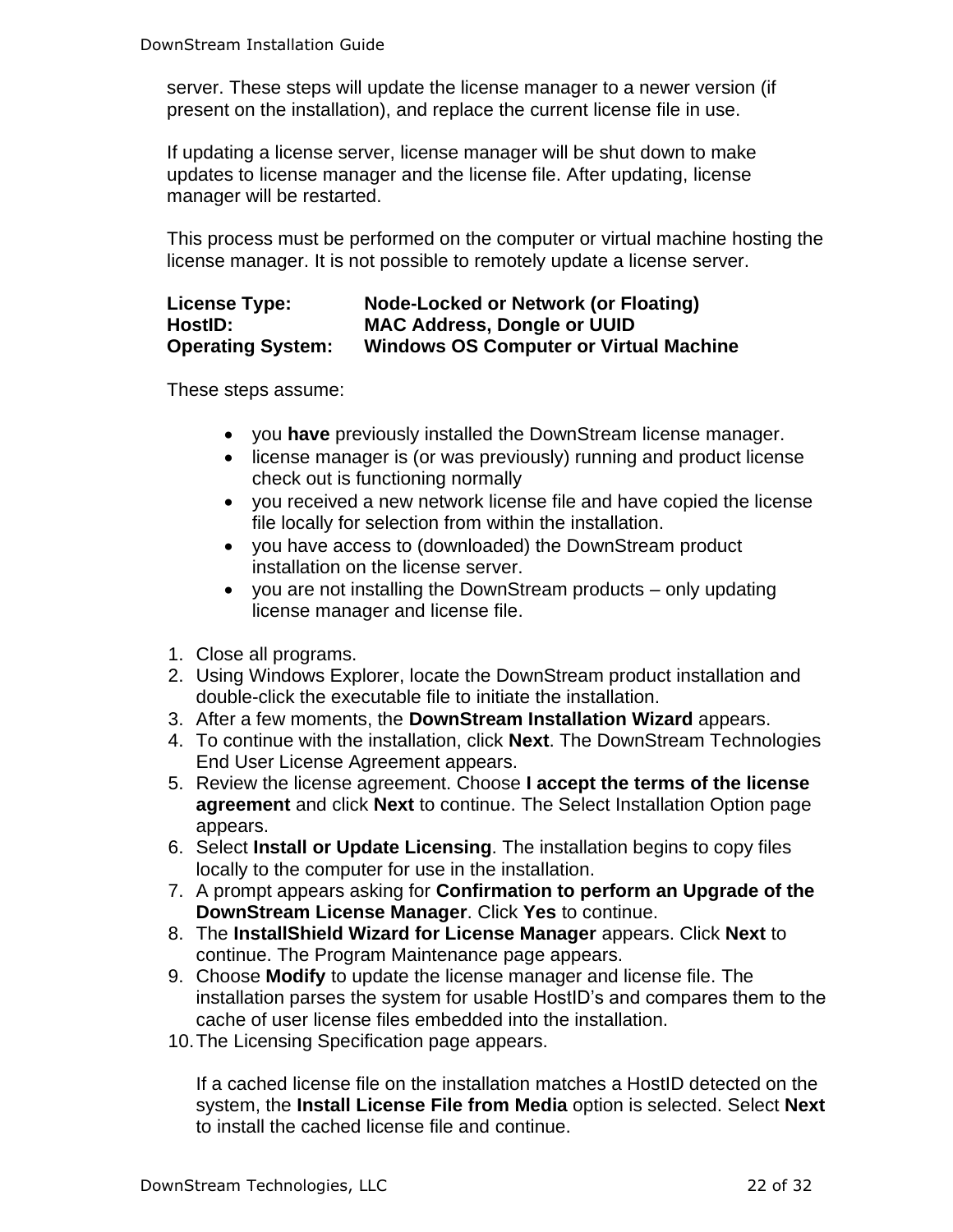If an embedded license did not match a HostID on the system, the **SET\_ACT\_LICENCE\_FILE Environment Variable** option is selected. If you are updating a Network License Client Computer Select **Next** to set license variable.

Otherwise, choose **Browse to find License File**. Click **Next** to continue. The Navigate to License File page appears.

11.Enter the path to the local copy of the **new** license file, or click **Browse** to browse to and select the **new** license file. Click **Next** to continue.

**If updating a license server** – the Enter Computer Name page appears. If the Computer name matches the server name, click **Next** to continue.

If the computer name is **empty**, the HostID in the selected license file does not match the current server license or other license issues are present. Continue with the installation leaving the name empty. Later steps of the installation will provide greater details regarding the license issues.

- 12.The Setup Type page appears. Choose **Complete** and click **Next** to continue. Consult the **[Using Custom installation](#page-22-0)** section for details on custom installations.
- 13.Click **Install** to start the license manager installation and installation of the license file.
- 14.After a few moments, the license manager is installed, the license file copied to the correct location and a license check out test is performed. A prompt appears stating the status of the license check out. If the check out test is successful, click **OK** to continue.
- 15.Click **Finish** to complete the installation of the license manager and license file.

After the license manager and license have been installed, you are prompted to start the installation of the DownStream products.

16.When prompted *Do you want to install the DownStream products now*? Choose **No**.

#### **Notes:**

- 1. Before starting the update process, the health of the license server should be evaluated. If there is no current failures for the license server, verify that license check out is working properly before starting the update procedure.
- 2. In some installations, it may be necessary to manually stop the license server before starting the license server update process.
- <span id="page-22-0"></span>3. Some license server updates require the server host computer (or virtual machine) be restarted after the update.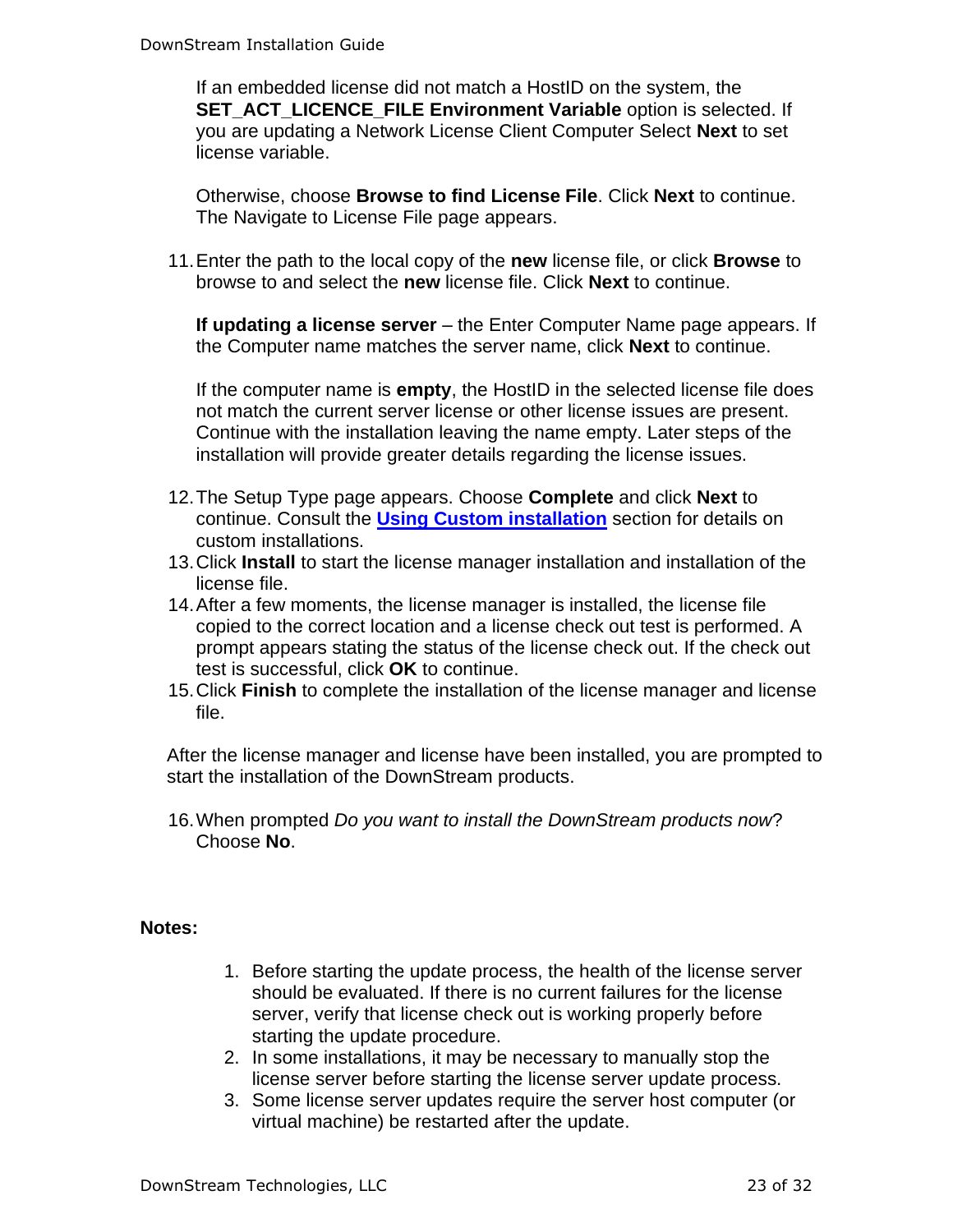# <span id="page-23-0"></span>**Using Custom Installation**

If you have special installation requirements, during installation choose the Custom Setup Type. When this setup type is chosen, you are able to specify the installation content to install. Custom options are available for both license content and software content.

#### **Installation Options**

Installation content is arranged in a hierarchy. Choose to install all content and its sub content, or choose specific sub content. For each item in the content list, there are four choices of inclusion in the installation.

| ▭ | This feature will be installed on local hard drive.<br>■ This feature, and all subfeatures, will be installed on local hard drive. |
|---|------------------------------------------------------------------------------------------------------------------------------------|
| Ð | This feature will be installed when required.                                                                                      |
| × | This feature will not be available.                                                                                                |

| <b>Option</b>                                                                | <b>Action taken</b>                             |
|------------------------------------------------------------------------------|-------------------------------------------------|
| This feature will be installed on local hard drive                           | Install this content                            |
| This feature, and all sub features, will be<br>installed on local hard drive | Install this content and all of its sub content |
| This feature will be installed when required                                 | Install this content if required                |
| This feature will not be available                                           | Do not install this content                     |

#### **License Content**

The following options are available when Custom Setup Type is chosen during a license install.



| <b>Feature</b>                    | <b>Includes</b>                                                 |
|-----------------------------------|-----------------------------------------------------------------|
| DownStream License Manager        | DownStream License Manager and other                            |
|                                   | licensing tools                                                 |
| <b>Sentinel Driver</b>            | Device driver for Dongle (USB Device)                           |
| Visual Studio Redistributable     | $C++$ file used by                                              |
| <b>Installation Documentation</b> | Installation documentation including this<br>installation guide |

#### **Software Content**

The following options are available when Custom Setup Type is chosen during a software install.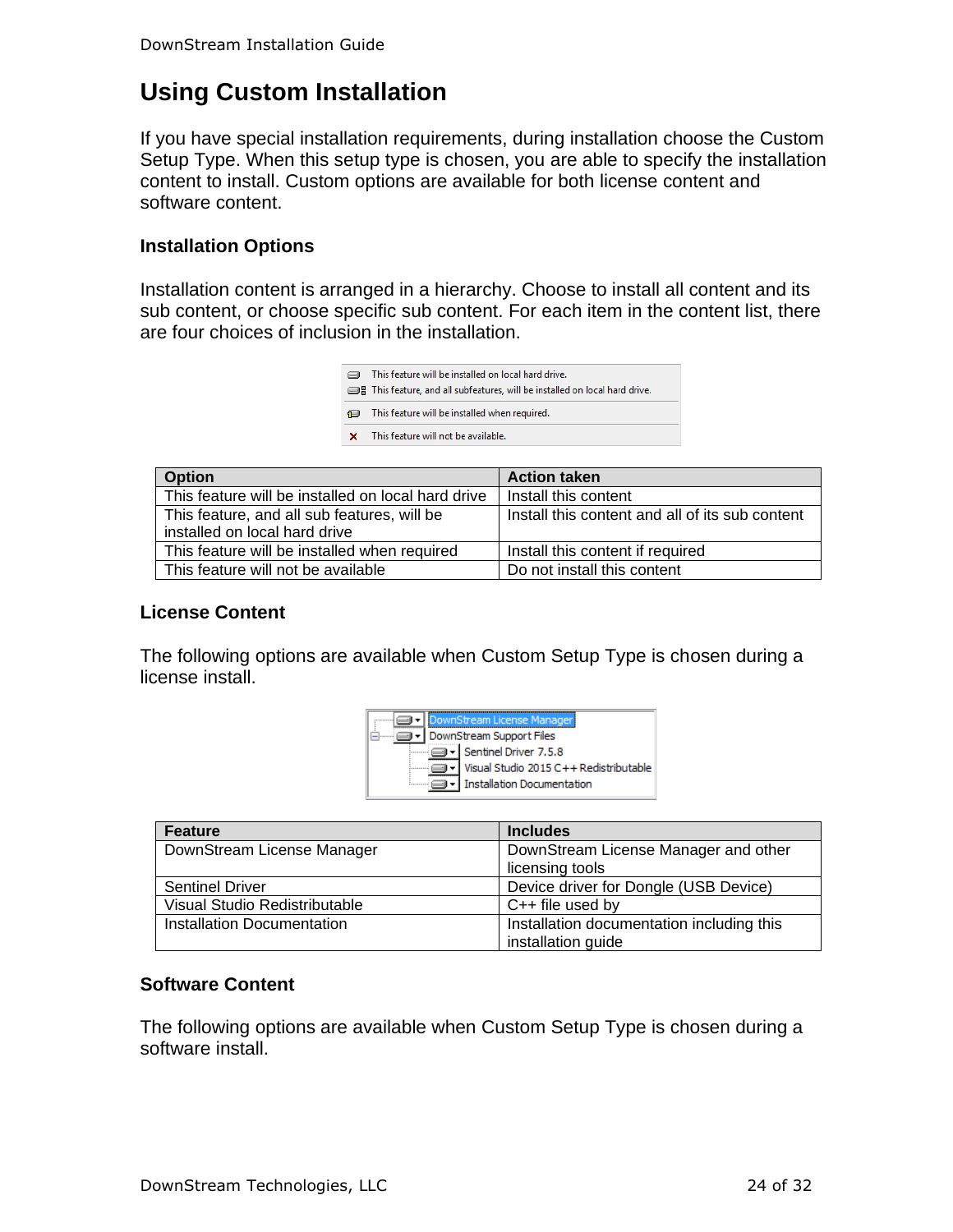

| <b>Feature</b>                     | <b>Includes</b>                                 |
|------------------------------------|-------------------------------------------------|
| <b>BluePrint Application Files</b> | BluePrint application and all content           |
|                                    | required to run BluePrint                       |
| <b>BluePrint Support Files</b>     | <b>BluePrint Support Files including sample</b> |
|                                    | files                                           |
| <b>CAM350 Application Files</b>    | CAM350 application and all content              |
|                                    | required to run CAM350                          |
| <b>CAM350 Support Files</b>        | CAM350 Support Files including sample           |
|                                    | files                                           |
| <b>Sentinel Driver</b>             | Device driver for Dongle (USB Device)           |
| Visual Studio Redistributable      | $C++$ file used by                              |
| Installation Documentation         | Installation documentation including this       |
|                                    | installation guide                              |
| Microsoft Access Database          | ODBC database tools used by BluePrint           |

### **Install To**

The Install to folder defines where the read only files for DownStream Products will be installed. The default location is:

C:\Program Files\DownStream Technologies\<year>\

### **Other Customization Options**

When customizing the installation, these other options are presented.

#### **Installation Context**

The Installation Context allows you to choose whether to install the product for all users of the computer or install on a per user basis. The default is to install as Per User (not administrator installation) so each user can customize their own installation. Choose All Users to install DownStream Products using an administrator login and have all user logins use the same customization installed by the administrator installation.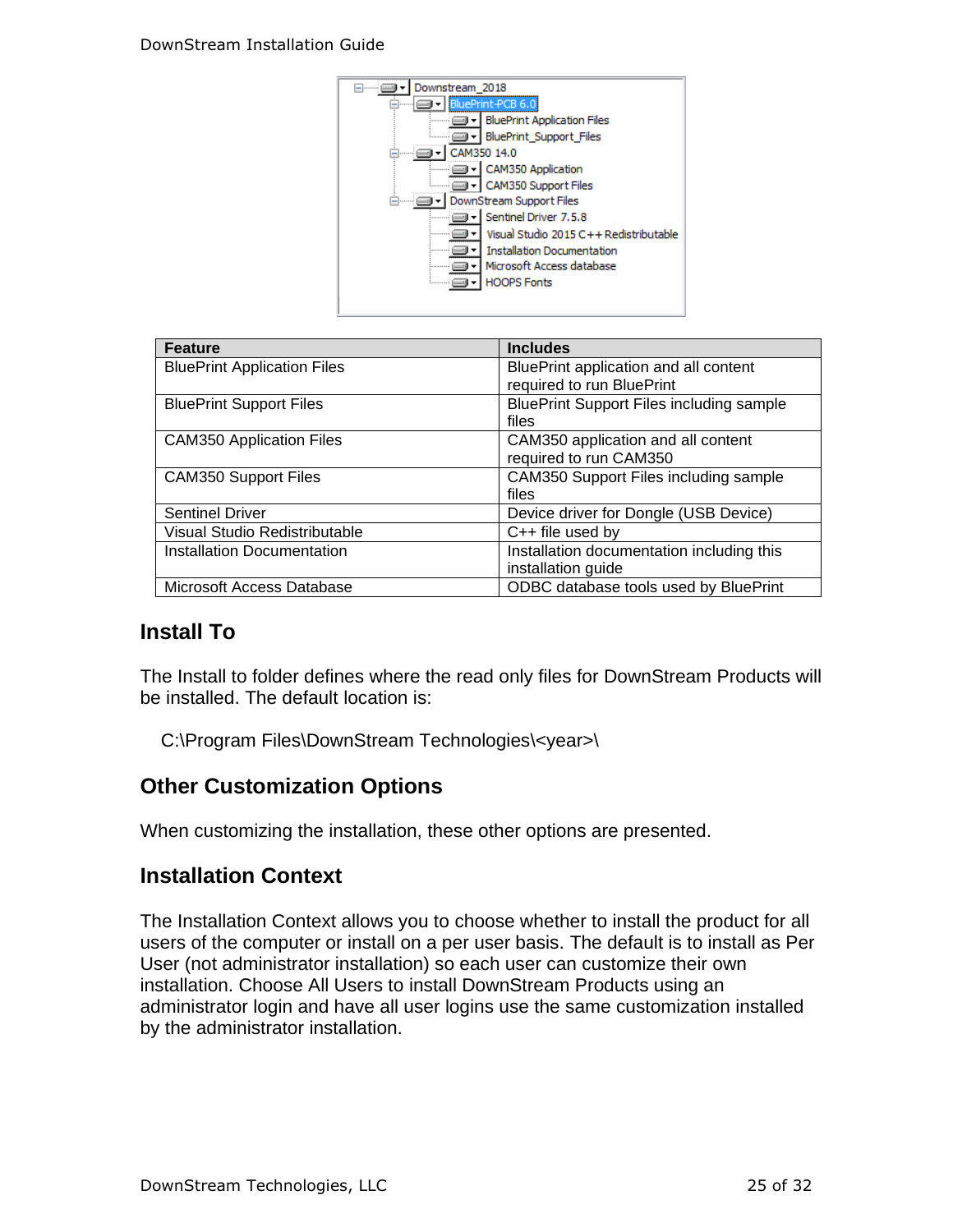### **Live Feed Updates**

The Live Feed option enables the RSS feed update on the DownStream Product Start pages to connect to the internet to download the latest product and corporate information from an RSS feed web pages on the DownStream web site. The default is enabled for Live News Feed updates.

### **DownStream Product Integration with Allegro/Orcad PCB**

The DownStream Product Allegro integration option enables automatic integration binding with an existing Allegro PCB Design system for the installed DownStream Products. BluePrint-PCB supports automatic creation and update of BluePrint-PCB release packages. CAM350 supports cross probing with Allegro PCB. The default is enabled for DownStream Product integration with Allegro.

### **Working Folder (Directory)**

The Working Folder is the location where writable work files such as sample, demo and other ancillary files are installed for DownStream Products. The default location is:

C:\DownStreamTech\BluePrint-PCB <version>; or C:\DownStreamTech\CAM350 <version>; or C:\DownStreamTech\LicenseManager

### **Startup Files**

Default startup Files can be specified for BluePrint-PCB and CAM350. The BluePrint-PCB Profile file (\*.bpp) is an file that defines default options set in the Options dialog in BluePrint-PCB. The BluePrint-PCB Custom Menu file (\*.bps) is a file that contains the Customization settings for any user interface customization. The CAM350 default CAM file (CAM350.CAM) specifies the default \*.cam file opened by CAM350 on startup. The CAM350 Custom CAMNT95.ini file used to store options set in the Options dialog.

# <span id="page-25-0"></span>**License Borrowing**

If you want to use a product license on a client computer while it is disconnected from a license server (for instance a laptop), a license can be borrowed from a license server via a special check out known as license borrowing. With license borrowing, you check out a product license and specify a future date to return the borrowed license. For the specified period, the product license is available exclusively to the remote computer while disconnected from the network.

The license server keeps the borrowed license checked out. The DownStream product uses the local borrowed license during the borrow period. Upon the expiration of the borrow period, the local borrowed license is no longer available on the remote computer and the license server returns the borrowed license to the pool of available licenses.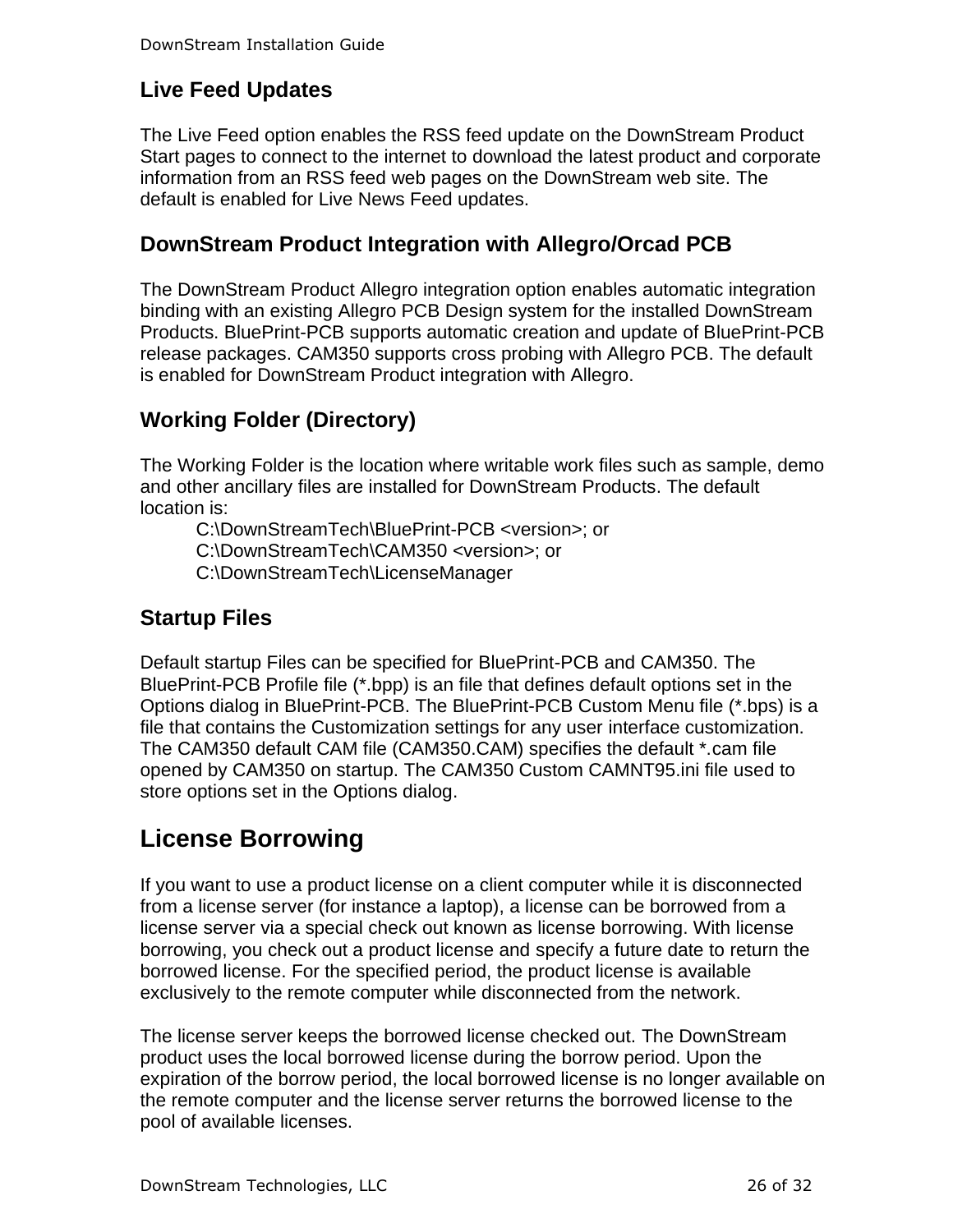### **Running the LicenseBorrow Utility**

LicenseBorrow is a DownStream Technologies utility installed in the folder C:\DownStreamTech\LicenseManager.

#### **To Borrow a License:**

- 1. Run LicenseBorrow on the client computer where you want to borrow licenses.
- 2. Enter the Borrow Expiration Date (dd-mmm-yyyy format).
- 3. Select **Set Borrow Expiration Date** to set the date of license return.
- 4. Start the DownStream product to borrow the license features.
- 5. You can now disconnect your computer from the network and use the borrowed license to run the DownStream product.
- 6. Select **Don't Borrow Anymore Today** to prevent additional features from being borrowed.

#### **Checking Borrow Status:**

- 1. Run LicenseBorrow on the client computer.
- 2. Select **List Currently Borrowed Features** to view borrow status.

The client computer does not have to be connected to the network to determine status.

#### **Clearing the Borrow Period:**

Once you have borrowed all product licenses required for the current borrow period you can prevent any additional product licenses from being borrowed for the rest of that day.

- 1. Run LicenseBorrow on the client PC where the license features were borrowed
- 2. Select **Don't Borrow Anymore Today** to prevent additional borrows.

#### **To Return Borrowed Licenses Early:**

- 1. Stop all DownStream product sessions on the client computer where the license was borrowed.
- 2. Connect the client computer to the network.
- 3. Run LicenseBorrow on the client computer.
- 4. In **DownStream License Manager License File**, enter the DownStream License File name or browse to select the license file.
- 5. Select **Return Borrowed Licenses Early.** All DownStream Technologies borrowed licenses are returned.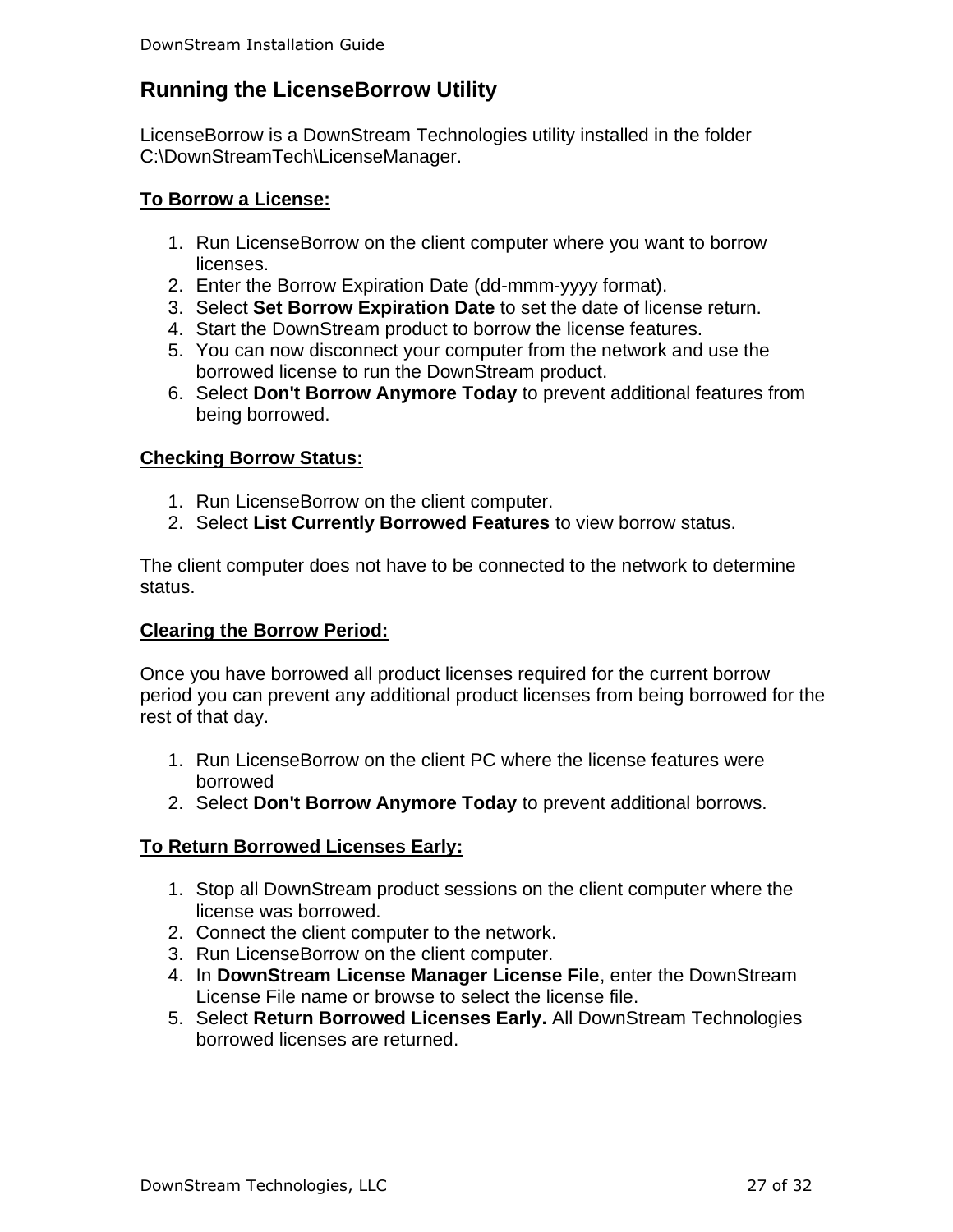# <span id="page-27-0"></span>**Redundant License Servers**

DownStream products allow customers to deploy redundant licensing systems, enabling them to continue to run applications and check out their full complement of licenses in the event of a prolonged server failure. When a failed server is restored, operation continues as usual without interruptions. A redundant server is physically three interconnected servers operating as one logical server, dispensing from a master pool of licenses.

With three-server redundancy, if any two of the three license servers are up and running (two out of three license servers is referred to as a quorum), the system is functional and serves its total complement of licenses. If you wish to use redundant servers, select stable systems as server machines; in other words, do not pick systems that are frequently rebooted or shut down for one reason or another. The machines that comprise a three-server redundant configuration should:

- Run the same operating system
- Have excellent communications
- Reside on the same subnet
- Have the same version of License Manager running
- Have the same license file in use

The three servers must be located physically close to each other. This form of redundancy requires that the servers exchange heartbeats periodically, and poor communications can cause poor performance. Avoid configuring redundant servers with slow communications or dial-up links. Three-server redundancy is designed to provide hardware fail-over protection only and does not provide load-balancing.

The license file on each server must have a server line for each server licensed in the redundancy. For example:

```
SERVER redundant_server1 606DC7C67E6E TCP:20000
SERVER redundant_server2 505CB6B56D5E TCP:20000
SERVER redundant_server3 404BA5A45C4D TCP:20000
DAEMON act_inc C:\DownStreamTech\LicenseManager\act_inc.exe
```
### **About Redundant License Servers**

Each of your license servers should set up and running in a redundant license server setup. If you need help with your setup you should reference the FLEXlm End Users Guide at www.flexerasoftware.com or contact technical support at **[support@downstreamtech.com](mailto:support@downstreamtech.com)**.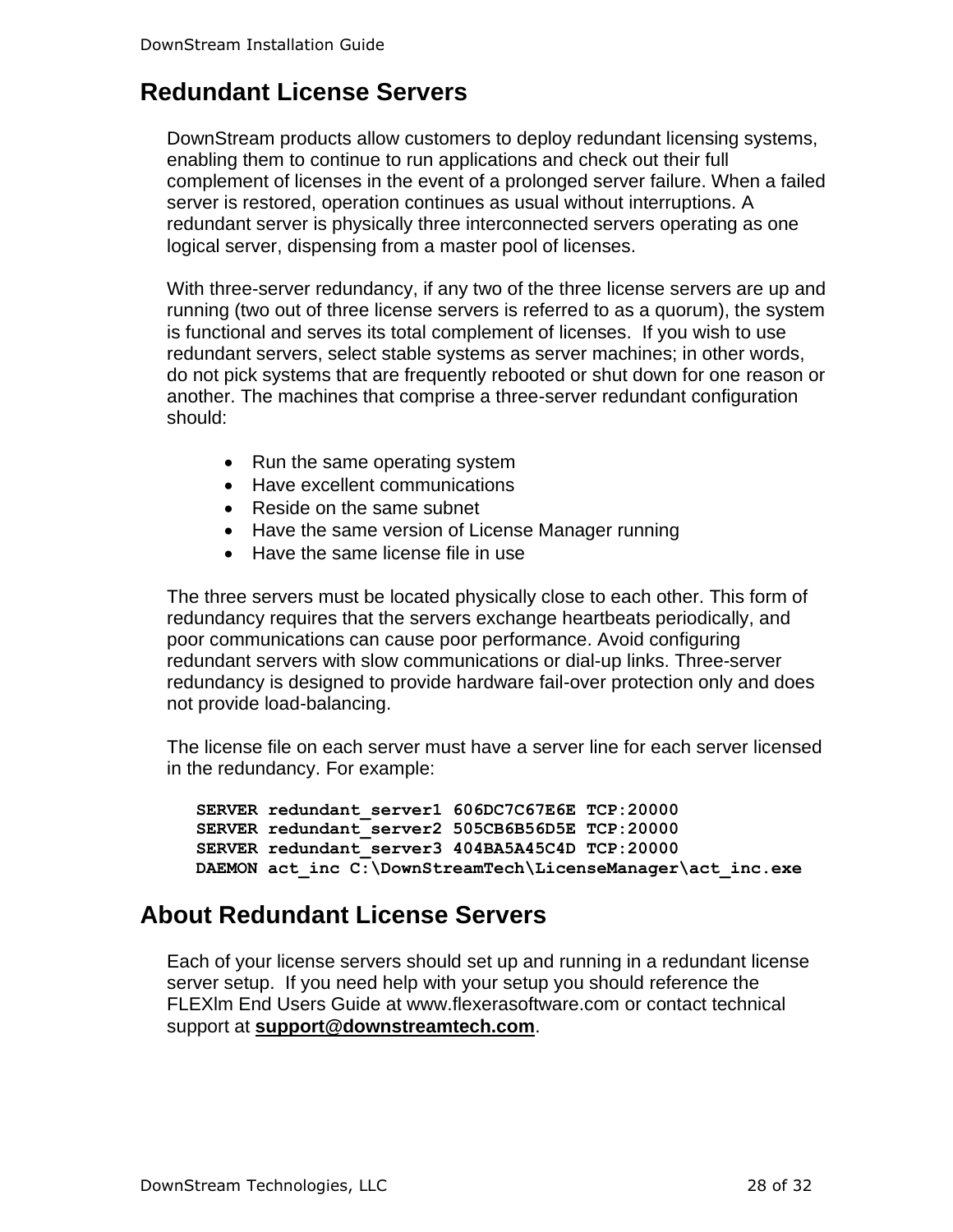# <span id="page-28-0"></span>**License Rollover - Multiple License Servers on the Same Network**

DownStream supports license access from two or more license servers on the same network. However, all license servers must be running the same version of FlexNet service and license manager.

For each license server, follow the instructions for **New Installation Process – License Server for Windows OS** (or other OS).

Once each license server is up and running, locate its license file in use and add a new "USE\_SERVER" keyword below the DAEMON line. For example:

```
SERVER Server_1 8C16456371A2 TCP:7102
DAEMON act_inc C:\DownStreamTech\LicenseManager\act_inc.exe
USE_SERVER
```
After editing the license file, shut down license manager and restart it to update the server.

For each client computer, follow the instructions for **New Installation Process – Network License Client Computer**. When setting the path to the license server, substitute the "port@server\_name" entry for a multiple server license file path statement. For example:

### **C:\Flexlm\Server1\_license.dat; C:\Flexlm\Server2\_license.dat**

This will set the ACT\_INC\_LICENSE\_FILE environment variable to:

**ACT\_INC\_LICENSE\_FILE=C:\Flexlm\Server1\_license.dat;C:\Flexlm\Server2\_license.dat**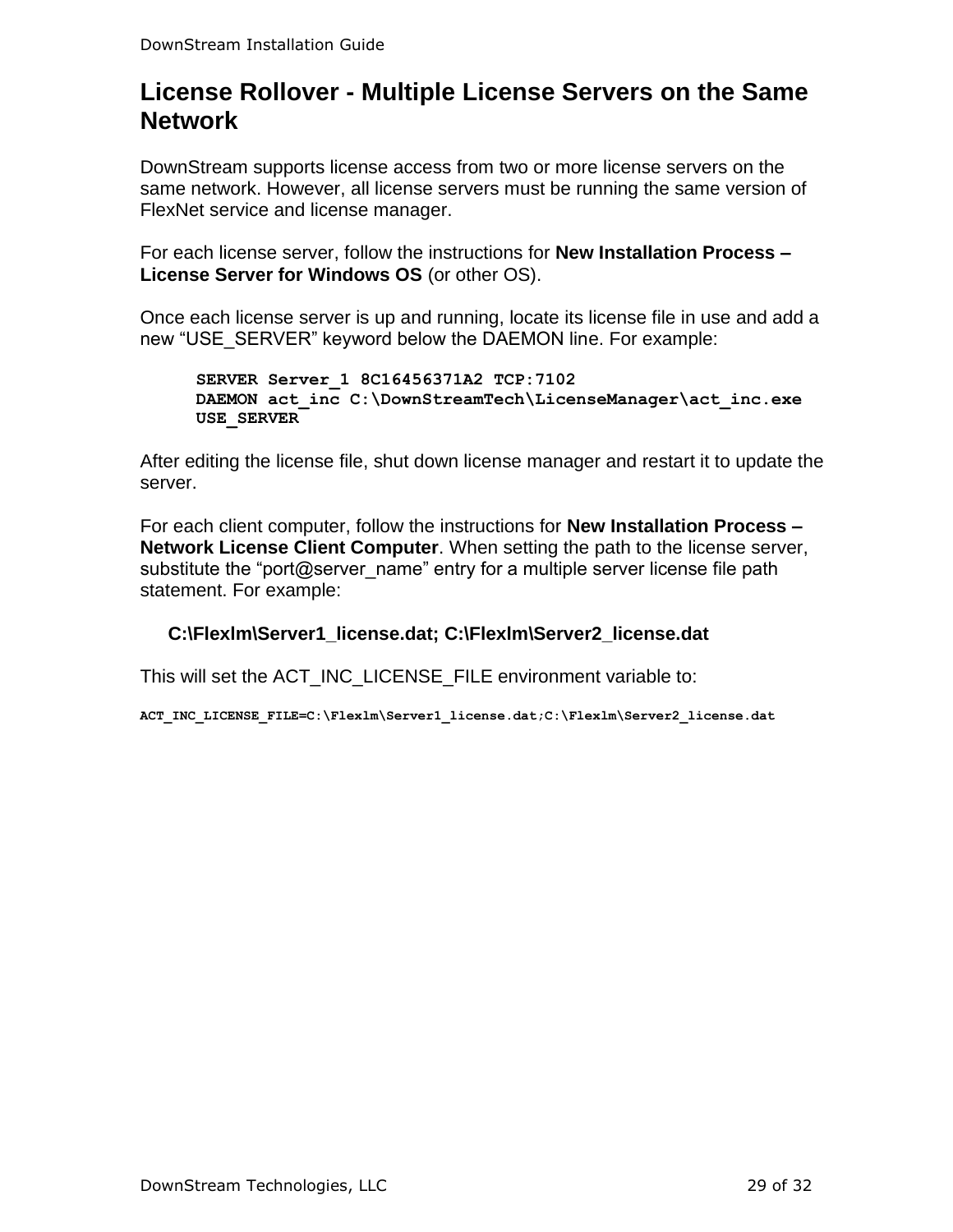# <span id="page-29-0"></span>**Silent Installation**

Installation of DownStream products can be run silently on client computers by running the DownStream installation from a command prompt window with arguments. There are three command line arguments required for silent installation:

 $/s =$  run the installation in silent mode

 $/1$  = path to DST2021. iss response file

/zDST\_PROPFILE = path to installation properties file.

A sample command line syntax for silent execution is as follows:

```
DownStream_2021_b1848.exe /s /f1<path> /zDST_PROPFILE=<path>
```
An example with file paths present:

**DownStream\_2021\_b1848.exe /s /f1"C:\DST2021.iss" /zDST\_PROPFILE="C:\props\_master.txt"**

### **Files Required for Silent Installation**

There are two files required to run silent installation.

**Response file DST2021.iss** – supplied by DownStream

**Installation properties file** – user customized install response file

*NOTE: The DST2021.iss and a sample properties file (props\_master.txt) are located in the following DownStream Product installation folder:*

**C:\Program Files\DownStream Technologies\2021\Install\_Documentation**

### **ISS Response File**

The response file DST2021.iss provided by DownStream Technologies is required for silent installation execution. It should not be altered in any way.

*NOTE: On the command line, you must specify the absolute file path for the response file or the results will be unpredictable*.

### **Installation Properties File**

An installation properties file contains installation keywords and responses for install prompts and other custom installation options.

*NOTE: On the command line, you must specify the absolute file path for the properties file or the results will be unpredictable.*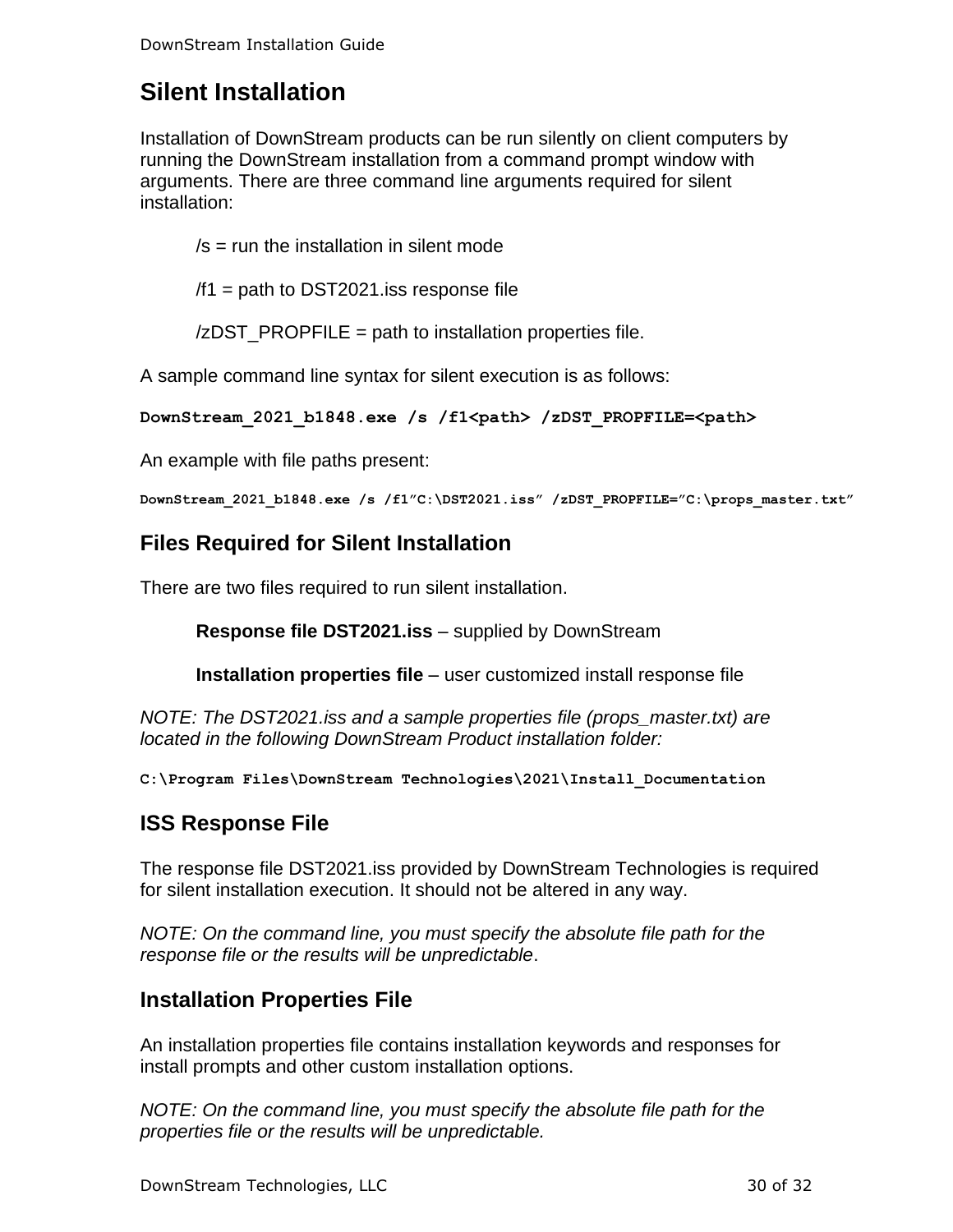The available entries in the properties file for the DownStream product installation are as follows:

| <b>INSTALLDIR</b>              | $=$ $\langle$ Installation Folder>                              |
|--------------------------------|-----------------------------------------------------------------|
| ADDLOCAL                       | = <product features="" install="" to=""></product>              |
| DST ALL USERS                  | $= <0$ or 1>                                                    |
| DST ENABLE LIVE WEB NEW FEEDS  | $= <0$ or 1>                                                    |
| DST ENABLE ALLEGRO INTEGRATION | $= <0$ or 1>                                                    |
| <b>DOWNSTREAMTECH</b>          | = <working directory="" folder=""></working>                    |
| DST SRC CAM350 MENU FILE       | $=$ <cam350 custom="" file="" menu=""></cam350>                 |
| DST SRC CAM350 CAM FILE        | $=$ <cam350 cam="" default="" file=""></cam350>                 |
| DST SRC BP MENU FILE           | $=$ $\langle$ BluePrint Custom Menu File>                       |
| DST SRC BP PROFILE FILE        | $=$ $\langle$ BluePrint Profile File>                           |
| DST LIC ENVIRONMENT VAR        | = <flexlm act="" file="" inc="" licence="" setting=""></flexlm> |
| <b>REBOOT</b>                  | = <reallysuppress force="" or="" suppress=""></reallysuppress>  |

Where:

**INSTALLDIR** – path to the folder where DownStream product executable files are to be located (or updated). For example:

#### **INSTALLDIR = "C:\Program Files\DownStream Technologies"**

**ADDLOCAL** - DownStream product features to install during silent installation. The features must be comma separated. If ADDLOCAL is not present, all DownStream product features are installed by default.

To install BluePrint-PCB, set ADDLOCAL to:

DST\_BP\_CAM350, BluePrint, BluePrint\_Application, BluePrint\_Support\_Files

To install CAM350, set ADDLOCAL to:

DST\_BP\_CAM350,CAM350,CAM350\_Application,CAM350\_Support\_Files

To install DownStream support files set ADDLOCAL to:

```
DST_BP_CAM350,DownStream_Support_Files,Install_Documentation,Sentinel_Driver_758,VCRedist
ributable,AccessDatabaseEngine
```
**DST\_ALL\_USERS** – if set to "1" all other user logins use the same customization information installed by the administrator installation.

**DST\_ENABLE\_LIVE\_WEB\_NEW\_FEEDS** – if set to "1" all users will have the RSS feed update enabled for DownStream Product start pages.

**DST\_ENABLE\_ALLEGRO\_INTEGRATION** – if set to "1" automatic integration binding with an existing Allegro PCB Design system for the installed DownStream Products.

**DOWNSTREAMTECH** – folder where DownStream Product sample and demo files are located.

**DST\_SRC\_CAM350\_MENU\_FILE** - a CAM350 menu customization file (\*.settings) to install.

DownStream Technologies, LLC 31 of 32